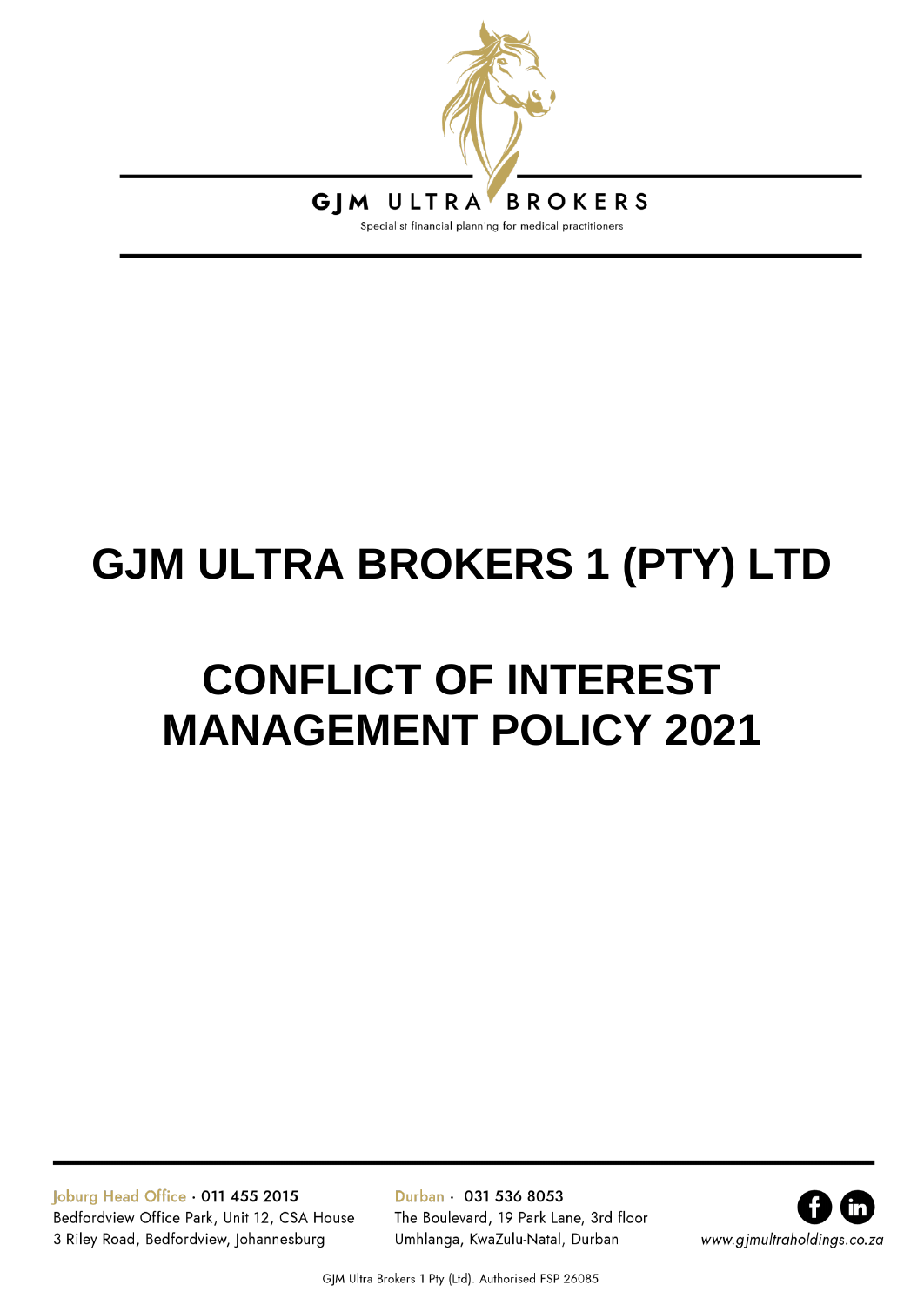# **FSP Action Plan**

Section 3A of the FAIS General Code of Conduct has been amended effective 26 December 2020, whereby the scope of requirements for Conflict of Interest have been altered and expanded to include a more principle based approach. It is critical for all FSPs to adopt these changes into their Conflict of Interest Policy, that related processes and procedures be updated and staff training is updated.

**Step 1:** Determine which parts of the policy are applicable to your FSP by determining if your FSP does or does not have representatives. If your FSP does not have representatives then you do not have to adopt the sections of this policy which are applicable to representatives but keep in mind that it is still applicable to you as the FSP.

**Step 2:** The Key Individual or Responsible person must:

- a) Review Sections 1 6 and identify the sections that are applicable to your FSP.
- b) Update and customise Sections  $1 6$  (including any applicable annexures) to ensure that your FSPs details and specific duties, depending on financial interest, remuneration structure are representatives included.

**Step 3:** Customised Conflict of Interest Policy to be signed off by the FSP.

**Step 4:** FSP must share the updated policy with staff or other persons who require updated training for Conflict of Interest.

**Step 5:** Implement policy and use the Conflict of Interest register. You do not have to implement a new Conflict of Interest register or format but must make sure that the register you are using is fit for purpose and is appropriate to capture, monitor and report on all Conflict of Interest situations.

Joburg Head Office . 011 455 2015 Bedfordview Office Park, Unit 12, CSA House 3 Riley Road, Bedfordview, Johannesburg

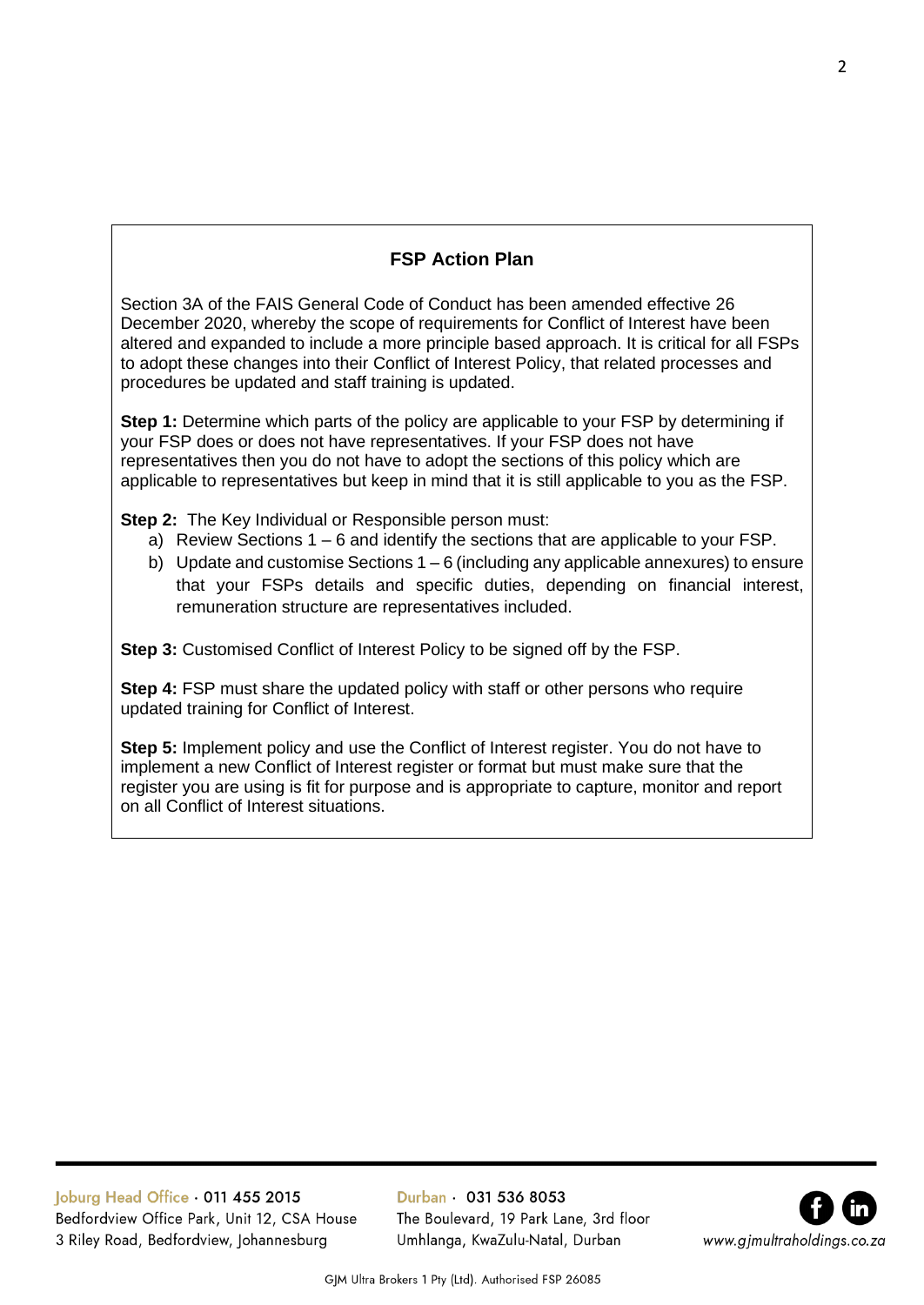# **Table of Contents**

| 1. |      |        |  |                                                                              |  |  |  |
|----|------|--------|--|------------------------------------------------------------------------------|--|--|--|
| 2. |      |        |  |                                                                              |  |  |  |
| 3. |      |        |  |                                                                              |  |  |  |
|    | 3.1. |        |  |                                                                              |  |  |  |
|    | 3.2. |        |  | GJM Ultra Brokers 1 (Pty) Ltd's TCF Processes (Treating Customers Fairly)  6 |  |  |  |
|    |      | 3.2.1. |  |                                                                              |  |  |  |
|    |      |        |  |                                                                              |  |  |  |
|    |      | 3.2.2. |  |                                                                              |  |  |  |
|    |      | 3.2.3. |  |                                                                              |  |  |  |
|    |      | 3.2.4. |  |                                                                              |  |  |  |
|    | 3.3. |        |  |                                                                              |  |  |  |
| 4. |      |        |  |                                                                              |  |  |  |
|    | 4.1. |        |  |                                                                              |  |  |  |
|    | 4.2. |        |  |                                                                              |  |  |  |
|    | 4.3. |        |  |                                                                              |  |  |  |
|    | 4.4. |        |  | Financial Interests for Representatives of GJM Ultra Brokers 1 (Pty) Ltd  12 |  |  |  |
| 5. |      |        |  |                                                                              |  |  |  |
|    | 5.1. |        |  |                                                                              |  |  |  |
|    | 5.2. |        |  |                                                                              |  |  |  |
|    | 5.3. |        |  |                                                                              |  |  |  |
|    | 5.4. |        |  |                                                                              |  |  |  |
|    | 5.5. |        |  |                                                                              |  |  |  |
|    | 5.6. |        |  |                                                                              |  |  |  |
|    | 5.7. |        |  |                                                                              |  |  |  |
| 6. |      |        |  |                                                                              |  |  |  |
|    |      |        |  |                                                                              |  |  |  |
|    |      |        |  | 17                                                                           |  |  |  |
| 7. |      |        |  |                                                                              |  |  |  |
|    |      |        |  |                                                                              |  |  |  |
|    |      |        |  |                                                                              |  |  |  |
|    |      |        |  |                                                                              |  |  |  |
|    |      |        |  |                                                                              |  |  |  |
|    |      |        |  |                                                                              |  |  |  |
|    |      |        |  |                                                                              |  |  |  |
|    |      |        |  |                                                                              |  |  |  |

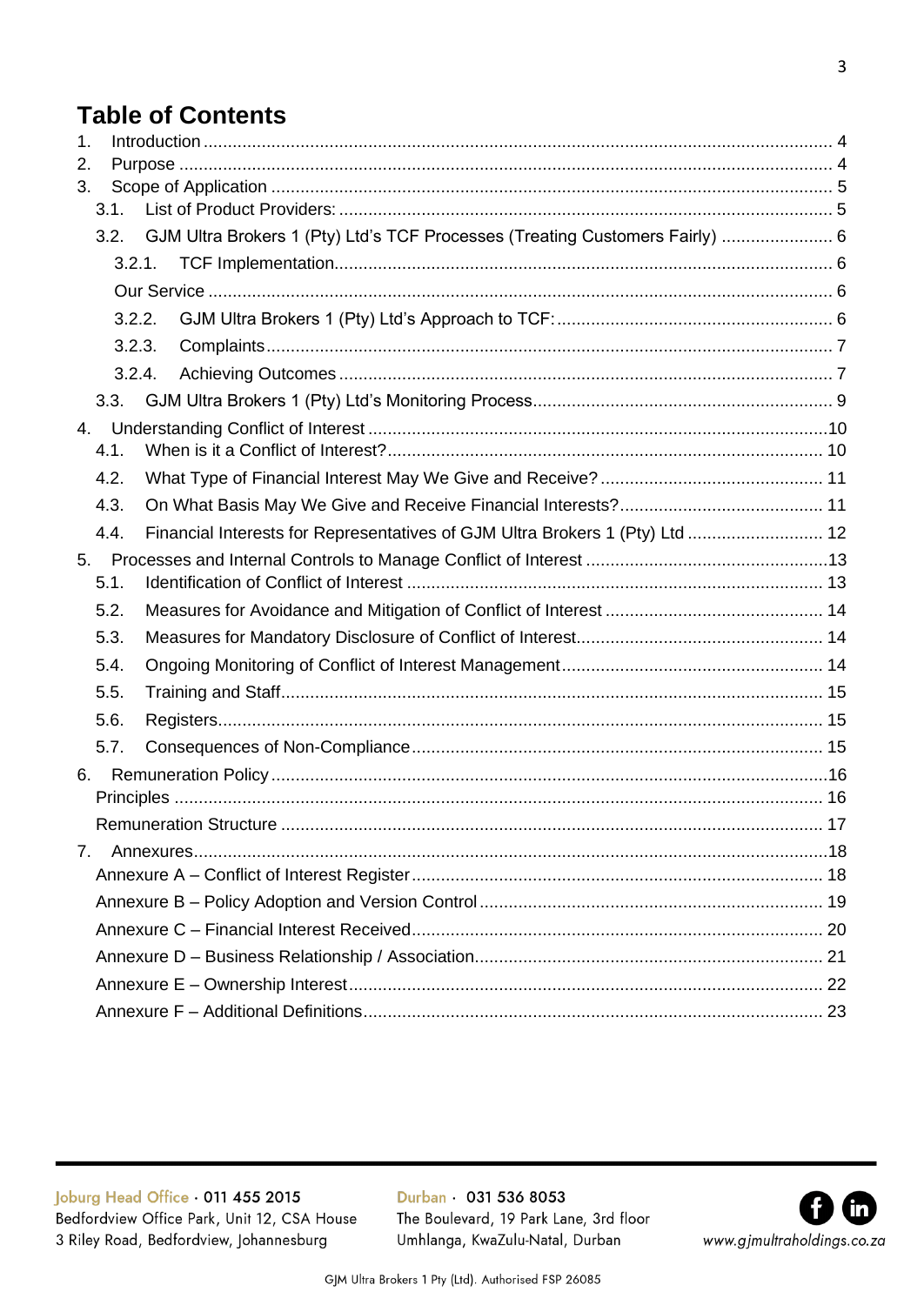## <span id="page-3-0"></span>**1. Introduction**

In terms of the Financial Advisory and Intermediary Services Act, 2002, **GJM Ultra Brokers 1 (Pty) Ltd** is required to maintain and operate effective organisational and administrative arrangements with a view to taking all reasonable steps to identify, monitor and manage Conflict of Interest ("COI"). Section 3A(2)(a) of the FAIS General Code of Conduct ("GCOC) stipulates that every financial services provider, other than a representative, must adopt, maintain and implement a conflict of interest management policy that complies with the provisions of the Act.

## <span id="page-3-1"></span>**2. Purpose**

The purpose of this policy is to comply with these obligations and provide for mechanisms in place to identify, mitigate and manage the conflicts of interest to which **GJM Ultra Brokers 1 (Pty) Ltd** is a party. In addition, to ensure alignment between the values of the organisation and the conduct of its people by safeguarding clients' interests and ensuring the fair treatment of clients.

**GJM Ultra Brokers 1 (Pty) Ltd** is committed to ensuring that all business is conducted in accordance with good business practice. To this end, **GJM Ultra Brokers 1 (Pty) Ltd** conducts business in an ethical and equitable manner and in a way that safeguards the interests of all stakeholders to minimise and manage all real and potential conflicts of interests. Like any financial services provider, **GJM Ultra Brokers 1 (Pty) Ltd** is potentially exposed to conflicts of interest in relation to various activities. However, the protection of our clients' interests is our primary concern and so our policy sets out how:

- we will identify circumstances which may give rise to actual or potential conflicts of interest entailing a material risk of damage to our clients' interests;
- we have established appropriate structures and systems to manage those conflicts; and
- we will maintain systems in an effort to prevent damage to our clients' interests through identified conflict of interest.

To achieve the objectives set out above, this policy sets out the rules, principles and standards of **GJM Ultra Brokers 1 (Pty) Ltd** COI management procedures, by documenting them in a clear and understandable format.



GJM Ultra Brokers 1 Pty (Ltd). Authorised FSP 26085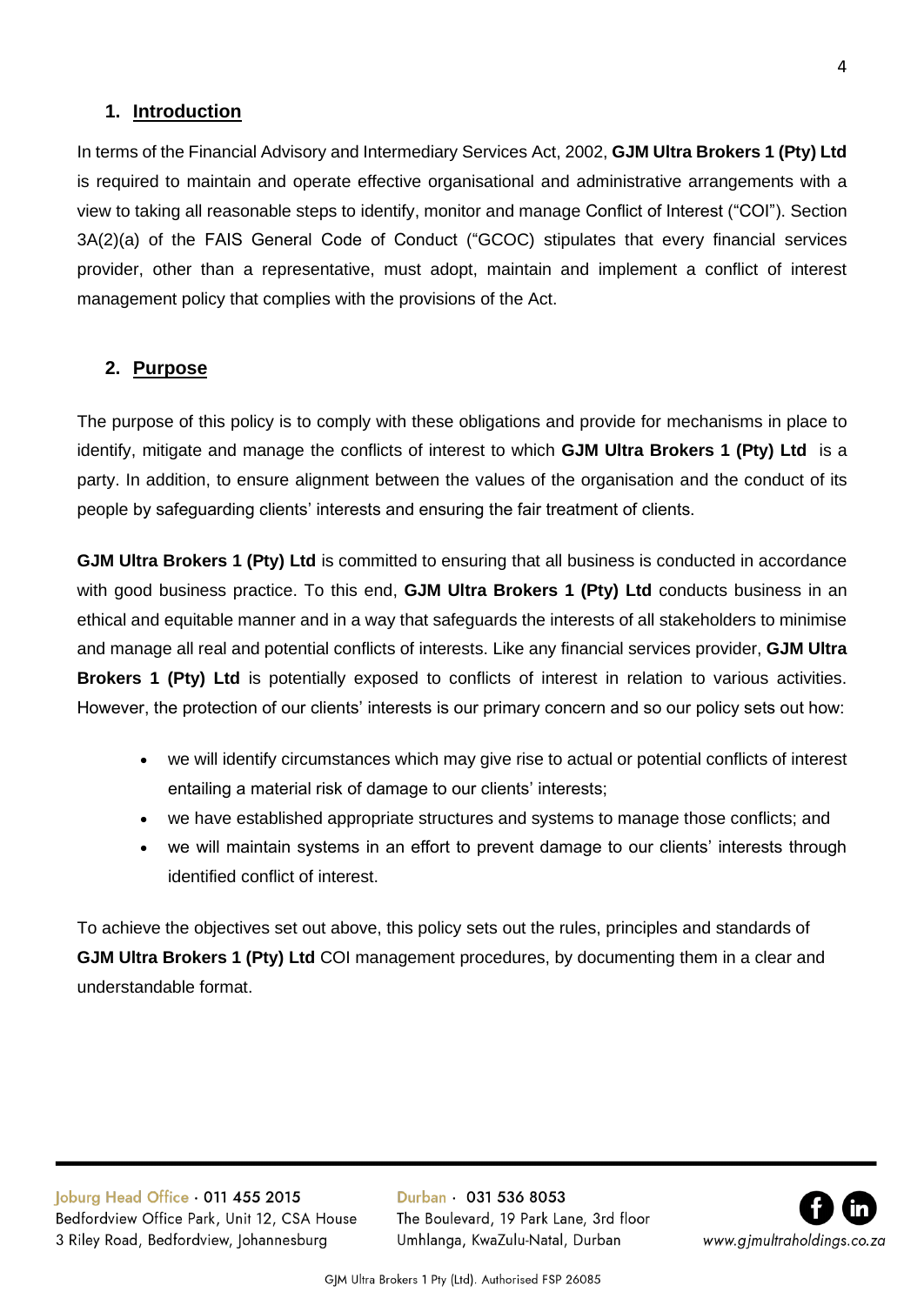# <span id="page-4-0"></span>**3. Scope of Application**

This policy is applicable to **GJM Ultra Brokers 1 (Pty) Ltd**, all providers of **GJM Ultra Brokers 1 (Pty) Ltd**, key individuals, representatives, associates and administrative personnel. **GJM Ultra Brokers 1 (Pty) Ltd** is committed to ensuring compliance with this policy and the processes will be monitored on an ongoing basis.

Any non-compliance with the policy will be viewed in a severe light. Non-compliance will be subject to disciplinary procedures in terms of FAIS and employment conditions and can ultimately result in debarment or dismissal as applicable.

Avoidance, limitation or circumvention of this policy via an associate will be deemed non-compliance.

**GJM Ultra Brokers 1 (Pty) Ltd** is an authorized Financial Service Provider founded in 1999, FAIS License Number **26085. GJM Ultra Brokers 1 (Pty) Ltd** Short-term and long term division currently employs 22 staff members.

| Name of Business: GJM Ultra Brokers 1 (Pty) Ltd                                         |                        |                              |  |  |  |  |
|-----------------------------------------------------------------------------------------|------------------------|------------------------------|--|--|--|--|
| Product Provider Due Diligence                                                          |                        |                              |  |  |  |  |
| Name of Product Provider<br><b>Contract Person At Provider</b><br><b>Contact Number</b> |                        |                              |  |  |  |  |
| Sanlam                                                                                  | <b>Ronel Grobler</b>   | 011 288 0441                 |  |  |  |  |
| Allan Gray                                                                              | <b>Tyron Sneewe</b>    | 086 000 0747                 |  |  |  |  |
| Old Mutual                                                                              | Ingrid Hina            | 061 481 0731                 |  |  |  |  |
| Hollard                                                                                 | N/A                    | N/A                          |  |  |  |  |
| Momentum                                                                                | N/A                    | N/A                          |  |  |  |  |
| <b>PPS</b>                                                                              | Tyson Mnguni           | 063 216 1368                 |  |  |  |  |
| Discovery                                                                               | <b>Chanel Joubert</b>  | 011 075 8200                 |  |  |  |  |
| <b>Brightrock</b>                                                                       | Jandre Buys            | 072 611 9719                 |  |  |  |  |
|                                                                                         |                        |                              |  |  |  |  |
| <b>CIB</b>                                                                              | <b>Peter Venter</b>    | 011 455 5101<br>082 470 9754 |  |  |  |  |
| Discovery Insure - Short Term                                                           | Jessica Van Rooyen     | 011 075 8212                 |  |  |  |  |
| Momentum - Short Term                                                                   | <b>Chantel Antunes</b> | 082 882 8319                 |  |  |  |  |
| <b>PPS</b>                                                                              | <b>Armand Mulder</b>   | 072 604 2838                 |  |  |  |  |
| Auto & General                                                                          | Justice Kekana         | 083 409 2283                 |  |  |  |  |
| <b>CCIRC</b>                                                                            | Jacqui Gericke         | 011 793 2471                 |  |  |  |  |
| Alexander Forbes                                                                        | <b>Rialet Arlow</b>    | 011 669 3185                 |  |  |  |  |
| Santam                                                                                  | Zimkhita Madliwa       | 011 479 9546<br>072 399 3571 |  |  |  |  |
| Old Mutual                                                                              | Genine Kleyhans        | 083 628 4688                 |  |  |  |  |
| Echelon                                                                                 | Randhir Seetaram       | 079 513 5898                 |  |  |  |  |
| <b>King Price</b>                                                                       | Nadia Hohzhausen       | 012 001 0943                 |  |  |  |  |
| Rodel<br>Lindie Ungerer<br>087 830 7867                                                 |                        |                              |  |  |  |  |

# <span id="page-4-1"></span>**3.1. List of Product Providers:**

Joburg Head Office . 011 455 2015 Bedfordview Office Park, Unit 12, CSA House 3 Riley Road, Bedfordview, Johannesburg

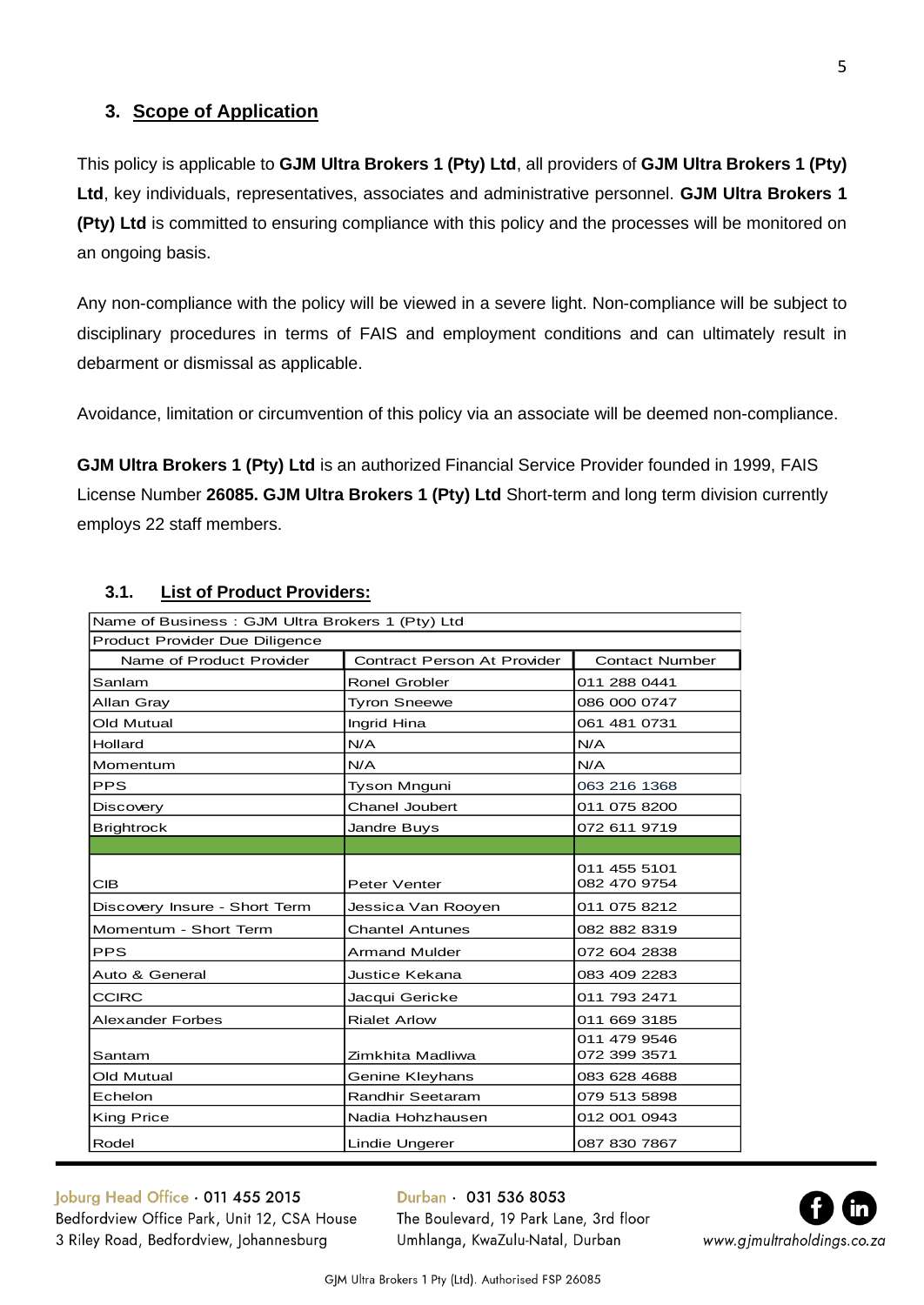## <span id="page-5-0"></span>**3.2. GJM Ultra Brokers 1 (Pty) Ltd's TCF Processes (Treating Customers Fairly)**

**GJM Ultra Brokers 1 (Pty) Ltd**, ensures that clients are at the very heart of all that we do. We are fully committed to providing the highest standards of client service and advice to the investors in our funds. The investors in our funds are our most valuable asset and our aim is to ensure we deliver a transparent, robust, reliable and cost-effective financial services.

As a part of our overall approach we are fully committed to treating our clients fairly and as such we endeavour to meet their expectations of high-quality service.

# <span id="page-5-1"></span>**3.2.1. TCF Implementation**

We have set out below how we aim to ensure these principles are embedded in our approach to dealing with our clients. **GJM Ultra Brokers 1 (Pty) Ltd**, understands the importance of treating the end customers fairly in relation to the investment management process and senior management has strived to implement **GJM Ultra Brokers 1 (Pty) Ltd's** TCF guidelines into its culture and practices.

Accordingly, **GJM Ultra Brokers 1 (Pty) Ltd** has implemented, the following practices:

## <span id="page-5-2"></span>**Our Service**

- We strive to always put the interests of the clients first.
- We have an unwavering commitment to the building of long-term sustainable and transparent clients relationships.
- We focus on providing excellent client service, which is embedded in the ethos of **GJM Ultra Brokers 1 (Pty) Ltd.'s** culture. We prioritise each interaction with our clients and endeavor to be excellent and professional whilst providing a fair and transparent service to each individual client.

We are uncompromising about applying ethics and good governance across all areas of our business.

# <span id="page-5-3"></span>**3.2.2. GJM Ultra Brokers 1 (Pty) Ltd's Approach to TCF:**

- Ownership
- Always put clients first
- Long-term thinking
- Team-based thinking

Joburg Head Office . 011 455 2015 Bedfordview Office Park, Unit 12, CSA House 3 Riley Road, Bedfordview, Johannesburg

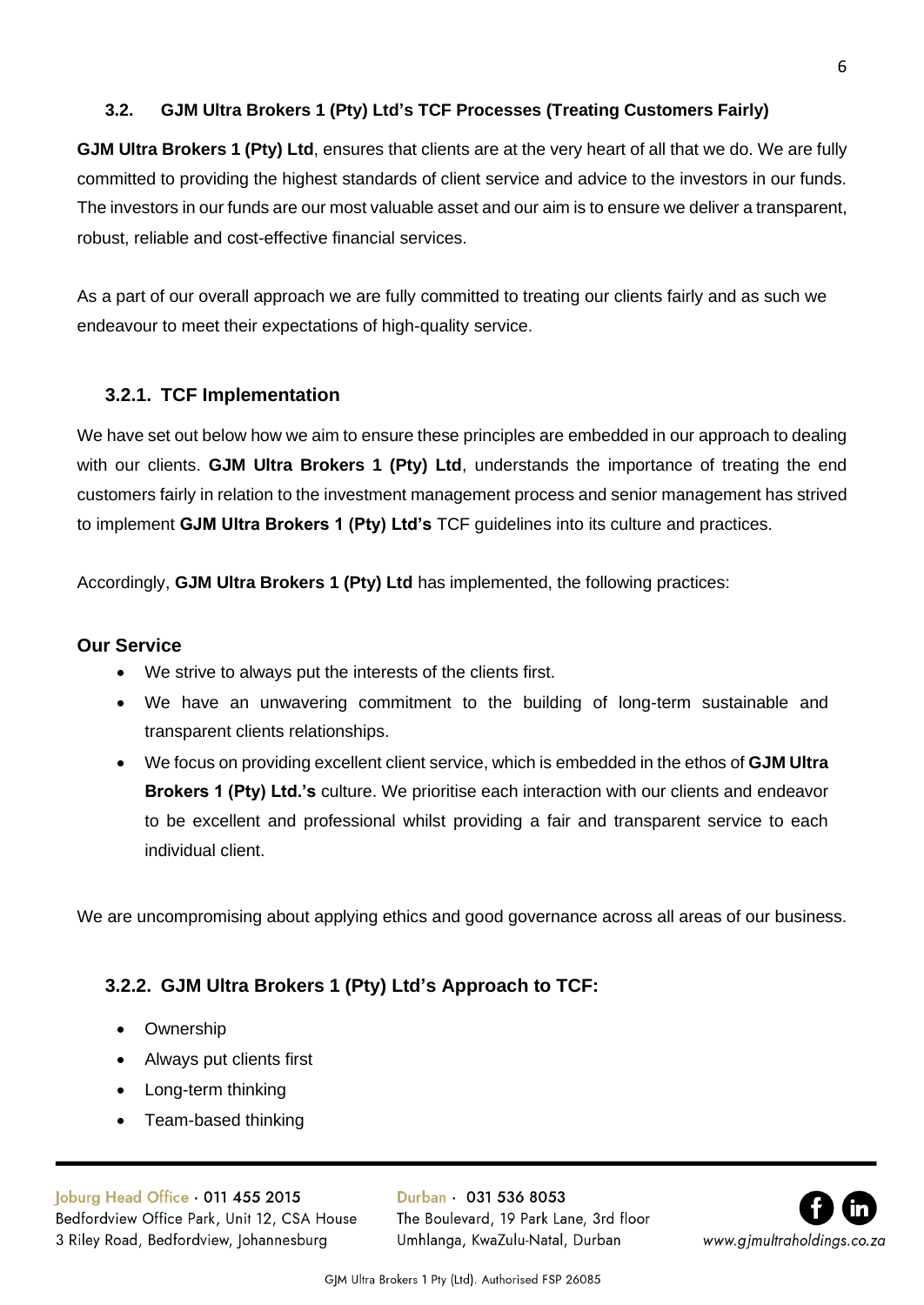- Always act with integrity
- Strong performance culture

## <span id="page-6-0"></span>**3.2.3. Complaints**

We respond in a timely manner to our customers' and prospective customers' questions and queries and address any issues or concerns promptly. All customer complaints are dealt with and escalated as appropriate and as required by us in order to meet our obligations to our investors and our regulator.

**GJM Ultra Brokers 1 (Pty)** Ltd will address any issues or concerns promptly. All customer complaints are dealt with and escalated as required by us in order to meet our obligations to our investors and the Regulator.

Our policy is in line with the current guidance from the FSB and is in line with the principles of the FSB that "a firm must pay due regard to the interests of its customers and treat them fairly".

## <span id="page-6-1"></span>**3.2.4. Achieving Outcomes**

**GJM Ultra Brokers 1 (Pty) Ltd**, will demonstrate through our values, business practices and complaints procedures that we are treating customers fairly throughout the stages of the products life cycle to which we are able to contribute. These include:

### Promotion and Marketing:

Appropriate products are marketed to specific target markets, through clear and fair communications that are not misleading.

#### Advice:

Our advisors are adequately trained to enable them to provide advice that is suitable to the needs of the customer concerned. They act in line with the objectives of the TCF and avoid conflicts of interest.

#### Point-of-sale (Pre-care):

We provide clear and fair information to enable customers to make informed decisions with regards to our products and services. Risks, commitments, limitations and charges are disclosed at the outset.

Joburg Head Office . 011 455 2015 Bedfordview Office Park, Unit 12, CSA House 3 Riley Road, Bedfordview, Johannesburg

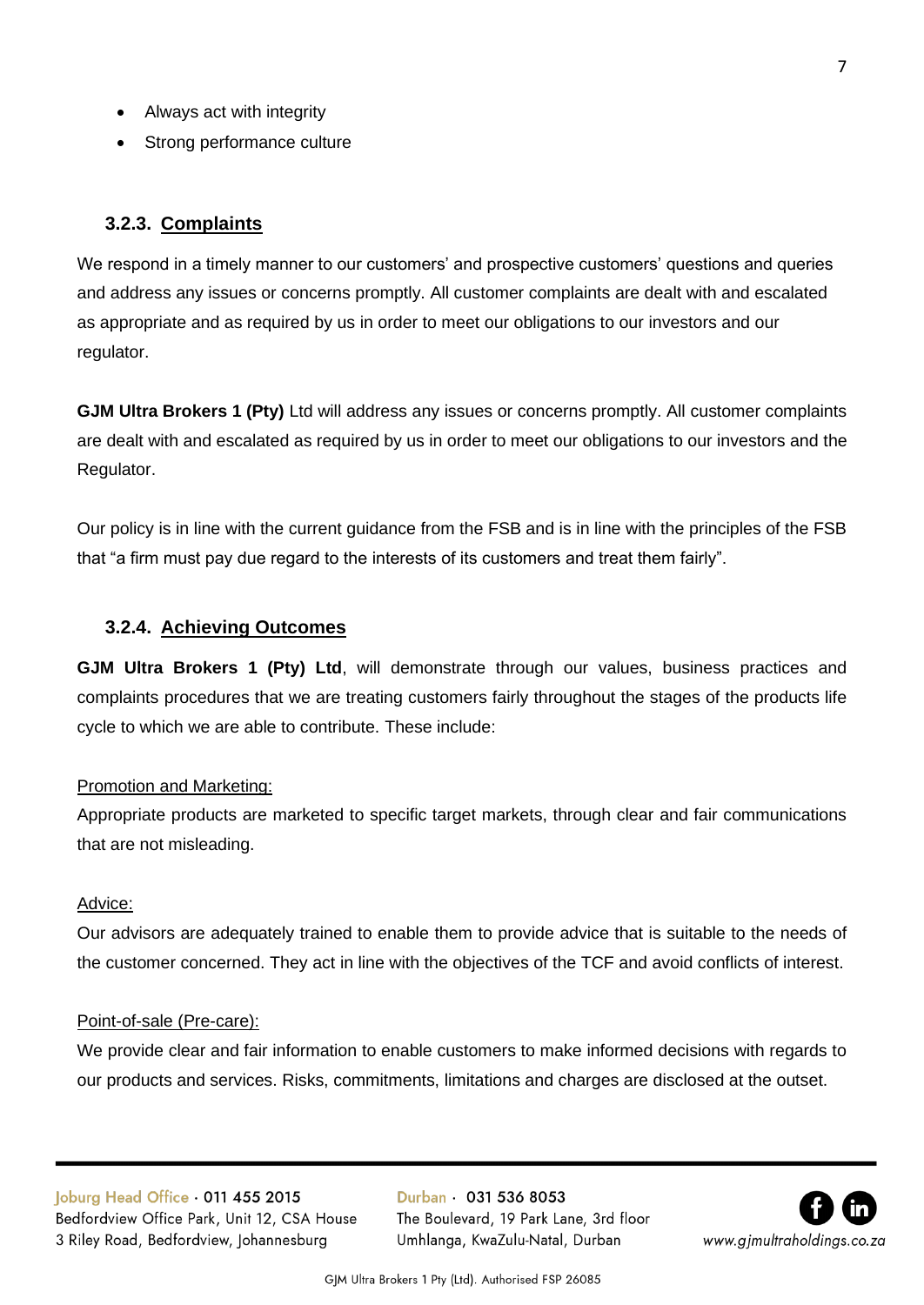## Information after point-of-sale (after-care):

We provide information on an ongoing basis to enable both our advisors and customers to monitor whether their needs are being met by the product or service selected.

## Complaints and claims handling:

We honour representations, assurances and promises that lead to legitimate customer expectations. Legitimate expectations must not be frustrated by unreasonable post-sale barriers. Claims and complaints are handled timeously, fairly and consistently.

In order to fulfil our commitments to TCF, **GJM Ultra Brokers 1 (Pty) Ltd** will adhere to the following standards:

- We will follow the requirements of the FAIS General Code of Conduct.
- We will adhere to our Conflict of Interest policy.
- We will put mechanisms in place to enable us to monitor and measure our performance in delivering the relevant fairness outcomes.
- We will ensure that our staff are adequately trained and maintain high standards of service.
- We will not remunerate nor incentivize staff in a manner which will encourage dealing with customers in an unfair or biased manner.
- We will tell customers what they can expect from their relationship with us.
- We will provide appropriate after sales information and service to customers.
- We will monitor the performance of products or funds that we have recommended and sold to customers to assess the on-going suitability of the product for the customer
- We will ensure open communication lines with the product suppliers we deal with to ensure that we understand their products and services.
- We will review our TCF policy on an ad hoc basis but at least annually.
- We will encourage and welcome feedback from staff and customers on our services and procedures.
- We will train staff on our TCF policy on an ad hoc basis but at least annually.
- We will satisfy ourselves that those with whom we do business are committed to treating customers fairly.
- We will consider their TCF policy and the management information that they can provide to demonstrate the fair treatment of our customers.
- Our complaints procedure will be clear and easy to understand.

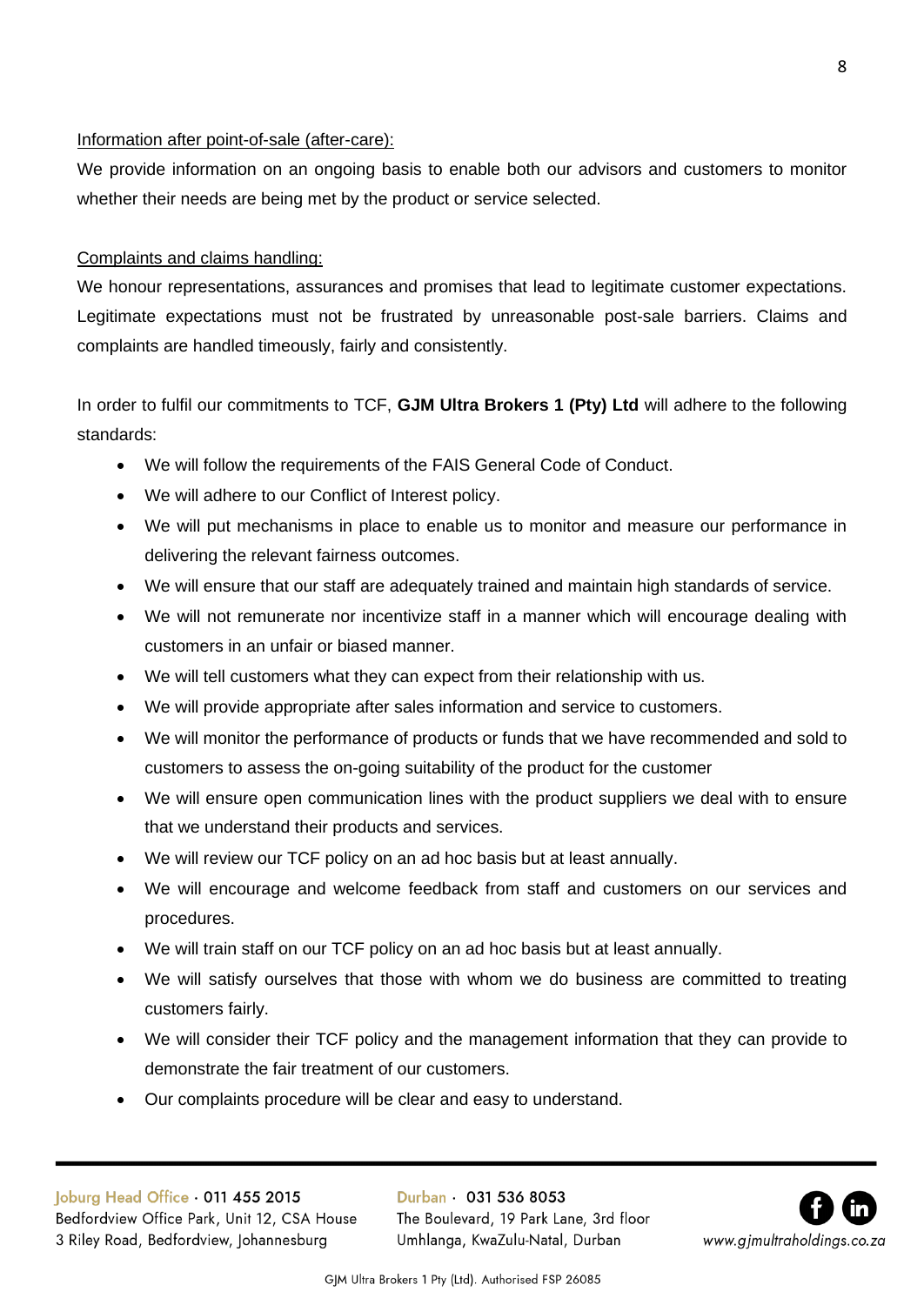# <span id="page-8-0"></span>**3.3. GJM Ultra Brokers 1 (Pty) Ltd's Monitoring Process**

### Representative monitoring process

| Representatives under direct supervision  | 2 X Per Month |
|-------------------------------------------|---------------|
| Representatives under ongoing supervision | 1 X Per Month |
| Representatives (not under supervision)   | Quarterly     |

| <b>MONITORING OF REPRESENTATIVES UNDER DIRECT SUPERVISION:</b> |  |  |  |  |
|----------------------------------------------------------------|--|--|--|--|
| Review and update Supervision Training Plan                    |  |  |  |  |
| Arrange training as may be required                            |  |  |  |  |
| Set-up joint client meetings                                   |  |  |  |  |
| Conduct file sampling                                          |  |  |  |  |
| Performance Appraisal                                          |  |  |  |  |
| Identify development areas and course of action                |  |  |  |  |
| Fit and Proper Questionnaire                                   |  |  |  |  |
|                                                                |  |  |  |  |

| <b>MONITORING OF REPRESENTATIVES UNDER ONGOING SUPERVISION:</b> |                                                                        |  |  |  |
|-----------------------------------------------------------------|------------------------------------------------------------------------|--|--|--|
|                                                                 | Review and update Supervision Training Plan                            |  |  |  |
|                                                                 | Arrange training as may be required (industry, product,<br>compliance) |  |  |  |
| Monthly:                                                        | Set-up joint client meetings                                           |  |  |  |
|                                                                 | Conduct file sampling                                                  |  |  |  |
|                                                                 | Performance Appraisal                                                  |  |  |  |
|                                                                 | Identify development areas and course of action                        |  |  |  |
| Quarterly:                                                      | <b>Fit and Proper Questionnaire</b>                                    |  |  |  |

| <b>MONITORING OF REPRESENTATIVES (NOT UNDER SUPERVISION)</b> |                                                      |  |  |  |
|--------------------------------------------------------------|------------------------------------------------------|--|--|--|
|                                                              | Performance Appraisal                                |  |  |  |
|                                                              | Fit and Proper Declaration                           |  |  |  |
| Quarterly:                                                   | File Sample                                          |  |  |  |
|                                                              | Identify development areas and course of action      |  |  |  |
|                                                              | Review Training Register and plan necessary training |  |  |  |

## **Documentation for Monitoring purposes include**:

- Supervision Training Plan
- Training Register
- **Fit and Proper Declaration**
- Performance Appraisal
- File Sample Checklist (Comprehensive)

# Joburg Head Office . 011 455 2015

Bedfordview Office Park, Unit 12, CSA House 3 Riley Road, Bedfordview, Johannesburg

Durban · 031 536 8053 The Boulevard, 19 Park Lane, 3rd floor Umhlanga, KwaZulu-Natal, Durban



GJM Ultra Brokers 1 Pty (Ltd). Authorised FSP 26085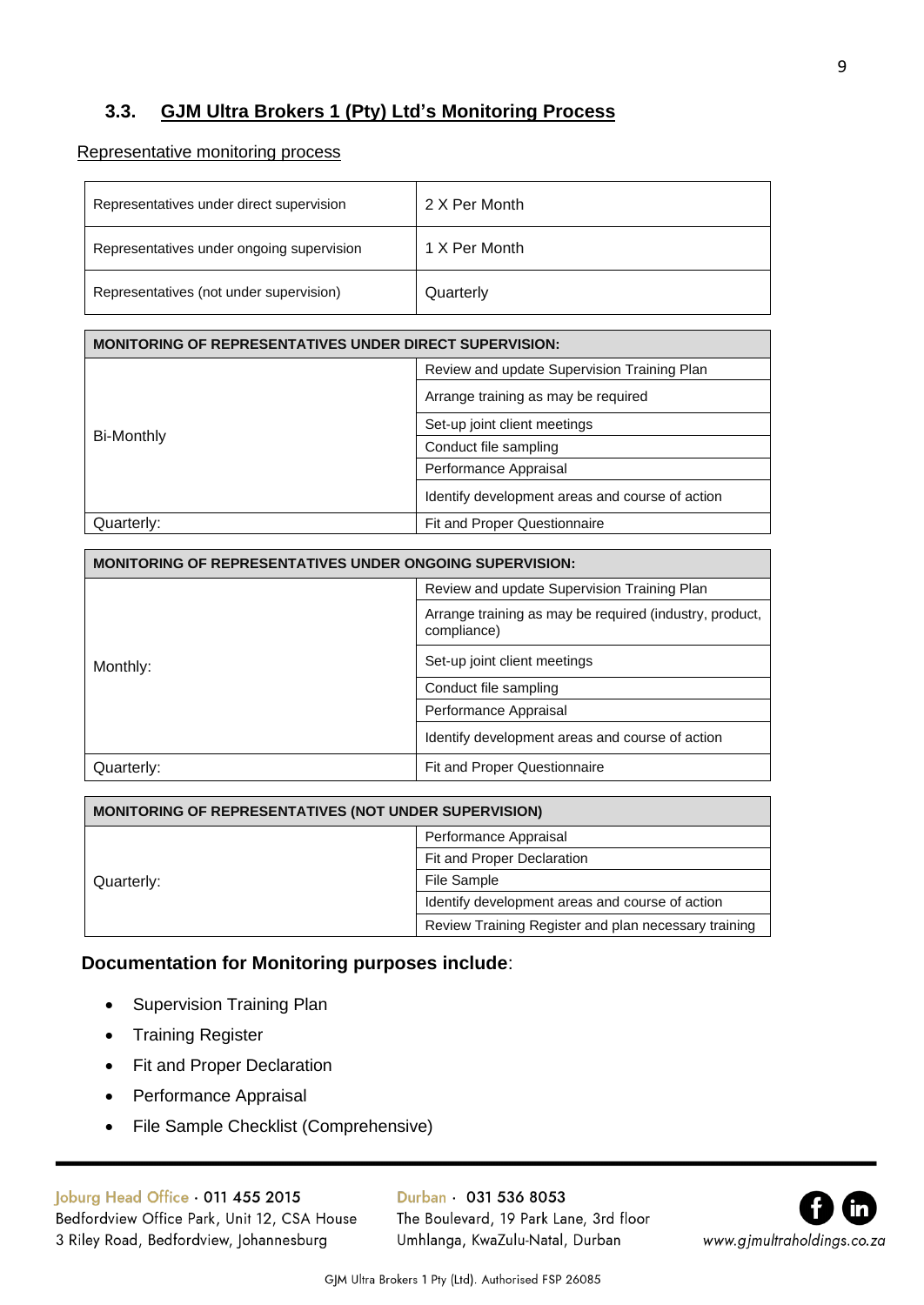- File Sample Checklist (Basic)
- Checklist for Key Individuals

# <span id="page-9-0"></span>**4. Understanding Conflict of Interest**

## <span id="page-9-1"></span>**4.1. When is it a Conflict of Interest?**

A COI means any situation in which GJM Ultra Brokers 1 (Pty) Ltd or one of our representatives has an actual or potential interest that may, in rendering a financial service to our clients -

- influence the objective performance of obligations to that client; or
- prevents us from rendering an unbiased and fair financial service, or
- prevents us from acting in the interests of that client.

An "actual or potential interest" includes, but is no limited to:

• A **financial interest**, which includes any cash, cash equivalent, voucher, gift, service, advantage, benefit, discount, domestic or foreign travel, hospitality, accommodation, sponsorship, valuable consideration, other incentive or valuable consideration which exceeds R1000 per calendar year.

- An **ownership interest** which means any equity or proprietary interest and any dividend, profit share or similar benefit derived from that equity or ownership interest.
- Any **relationship with a third party**, meaning any relationship with a product supplier, other FSP's, an associate of a product supplier or an associate of **GJM Ultra Brokers 1 (Pty) Ltd**. A third party also includes any other person who, in terms of an agreement or arrangement, provides a financial interest to **GJM Ultra Brokers 1 (Pty) Ltd** or its representatives.
- An **immaterial financial Interest**, which is any financial interest with a determinable monetary value, the aggregate of which does not exceed R 1 000 in any calendar year from the same thirdparty in that calendar year received by –
	- o a provider who is a sole proprietor; or
	- o a representative for that representative's direct benefit;
	- o a provider, who for its benefit or that of some or all of its representatives, aggregates the immaterial financial interest paid to its representatives;

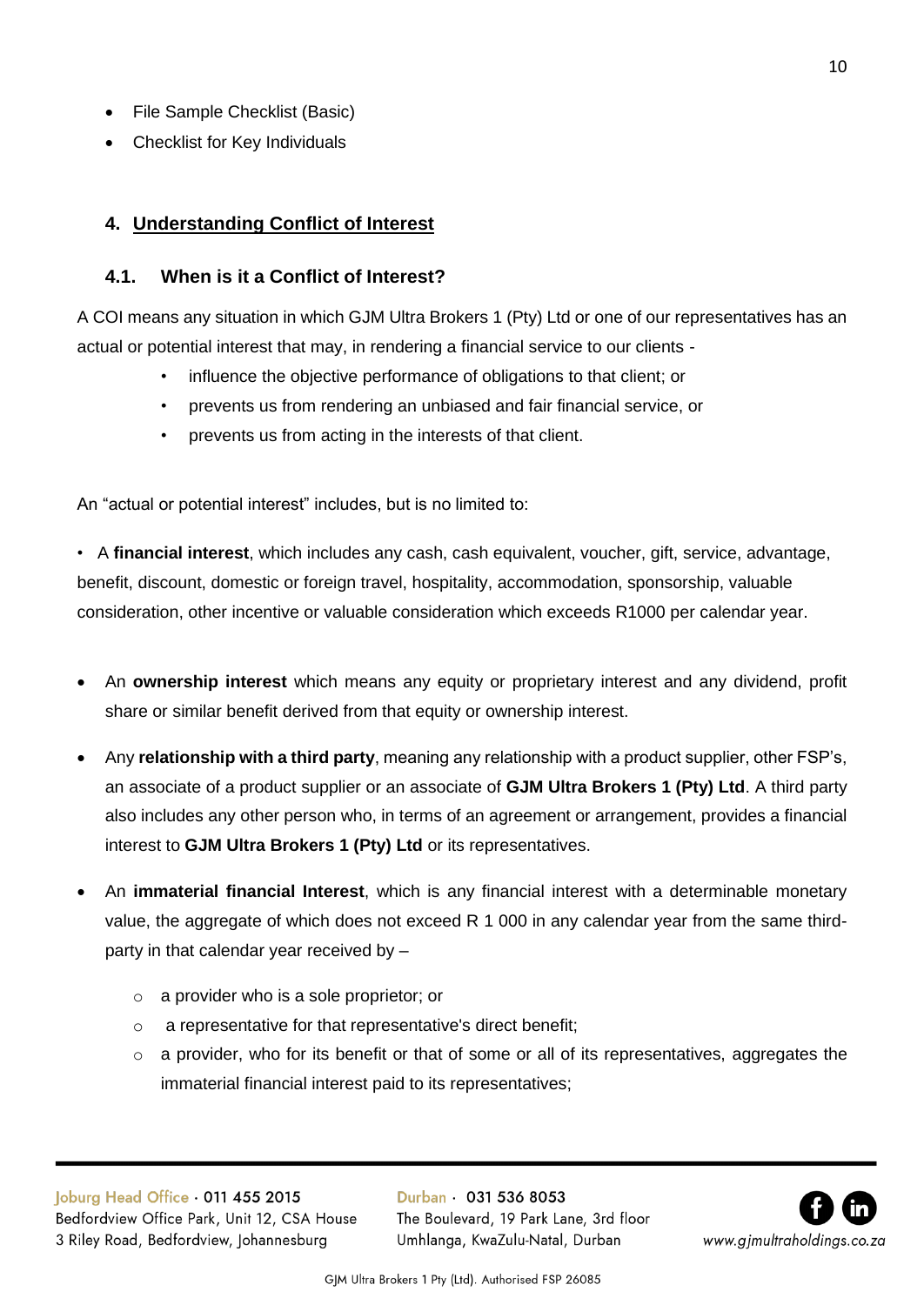# <span id="page-10-0"></span>**4.2. What Type of Financial Interest May We Give and Receive?**

**GJM Ultra Brokers 1 (Pty) Ltd** and our representatives may only offer to and receive specific financial interests from a third party , which includes the following:

- 1. Commission as authorised under the Long-term Insurance Act (52 of 1998), the Short-term Insurance Act (53 of 1998) and the Medical Schemes Act (131 of 1998).
- 2. Fees as authorised under the Long-term Insurance Act (52 of 1998), the Short-term Insurance Act (53 of 1998) and the Medical Schemes Act (131 of 1998).
- 3. "Other fees" specifically agreed to by the client and which can be stopped by the client at their discretion but only if agreed in writing with the client, including details of the amount, frequency, payment method and recipient of those fees, as well as the details of services to be provided in exchange for the fees.
- 4. Fees or remuneration for services that were rendered to a third party.
- 5. An immaterial financial interest.
- 6. Any other financial interest not mentioned above for which a consideration, fair value or remuneration that is reasonably commensurate is paid by that provider or representative, at the time of receiving that financial interest.

# <span id="page-10-1"></span>**4.3. On What Basis May We Give and Receive Financial Interests?**

The financial interest referred to in points 2, 3, and 4 above may only be offered or received by **GJM Ultra Brokers 1 (Pty) Ltd** or it's representatives, if:

- The financial interests are proportionate (reasonably commensurate) to the service being rendered, considering the nature of the service, the resources, skills and competencies that are reasonably required to perform it.
- The payment of those financial interests does not result in the **GJM Ultra Brokers 1 (Pty) Ltd** or representative being remunerated more than once for performing the same service.
- Any actual or potential conflicts between the interests of clients and the interests of the person receiving those financial interests are effectively mitigated; and
- The payment of those financial interests does not impede the delivery of fair outcomes to clients.

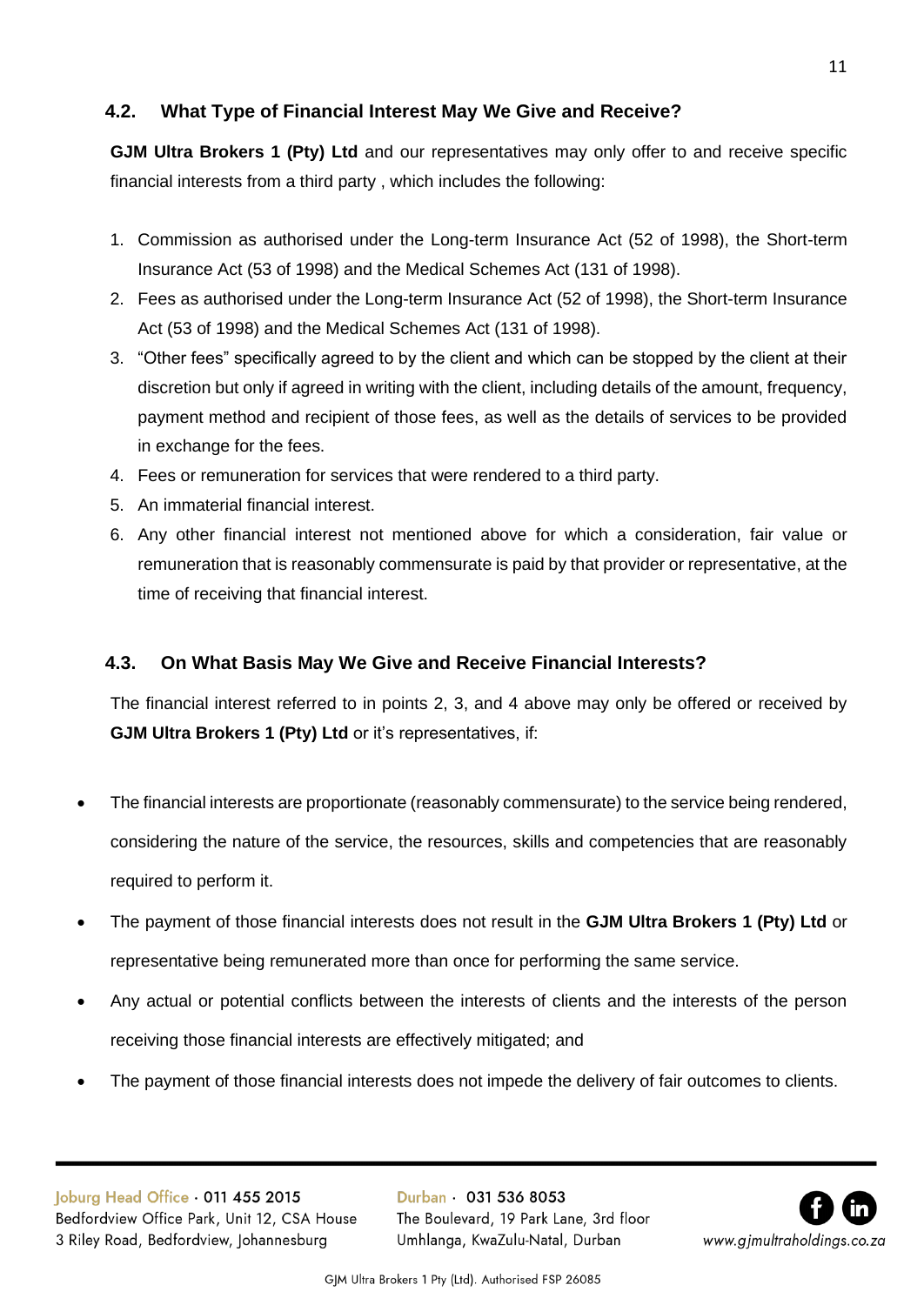# <span id="page-11-0"></span>**4.4. Financial Interests for Representatives of GJM Ultra Brokers 1 (Pty) Ltd**

**GJM Ultra Brokers 1 (Pty) Ltd** may not offer any financial interest to a representative of GJM Ultra Brokers –

- For giving preference to a specific product of a product supplier, where a representative may recommend more than one product of that product supplier to a client.
- For giving preference to a specific product supplier, where a representative may recommend more than one product supplier to a client
- That is determined with reference to the quantity of business, without also giving due regard to the delivery of fair outcomes for clients.

In relation to delivery of fair outcomes for clients, **GJM Ultra Brokers 1 (Pty) Ltd** must demonstrate that a determination of a representative's entitlement to a financial interest, considers measurable indicators, relating to the:

- Achievement of minimum service level standards in respect of clients
- Delivery of fair outcomes for clients; and
- Quality of the representative's compliance with the FAIS Act.

The measurable indicators are agreed in writing between **GJM Ultra Brokers 1 (Pty) Ltd** and its representative and sufficient weight (significance) are attached to these indicators to materially mitigate the risk of the representative(s) giving preference to the quantity of business secured for **GJM Ultra Brokers 1 (Pty) Ltd** over the fair treatment of clients.

**GJM Ultra Brokers 1 (Pty) Ltd** does not offer a sign-on bonus to any person, other than a new entrant , as an incentive to become a provider authorised or appointed to give advice.

The way in which **GJM Ultra Brokers 1 (Pty) Ltd** remunerates it's representatives and complies with

these requirements, is set out in section 6 of this policy.

Joburg Head Office . 011 455 2015 Bedfordview Office Park, Unit 12, CSA House 3 Riley Road, Bedfordview, Johannesburg

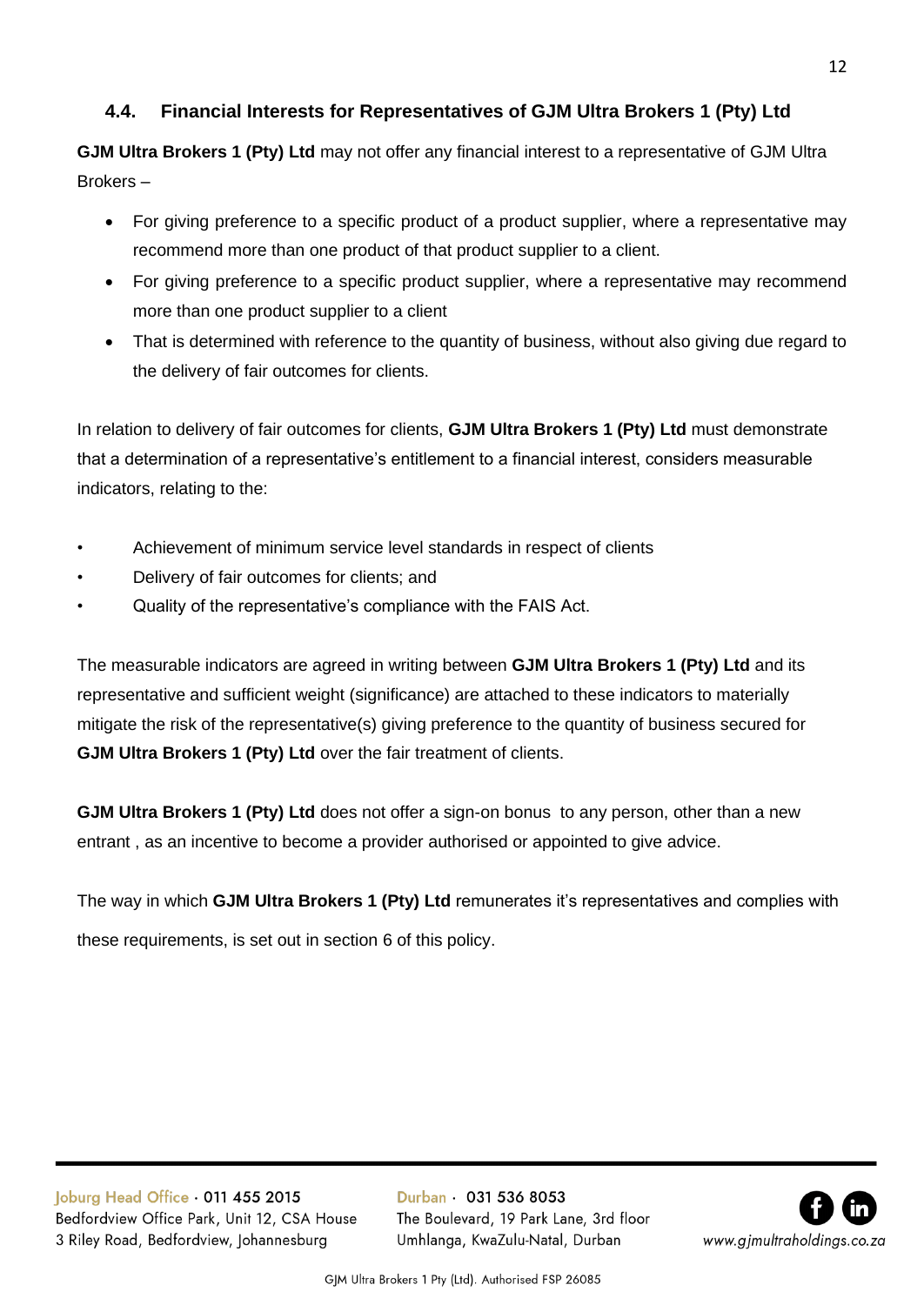# <span id="page-12-0"></span>**5. Processes and Internal Controls to Manage Conflict of Interest**

# <span id="page-12-1"></span>**5.1. Identification of Conflict of Interest**

To adequately manage COI, **GJM Ultra Brokers 1 (Pty) Ltd** must identify all relevant conflicts timeously. In determining whether there is or may be a COI to which the policy applies, **GJM Ultra Brokers 1 (Pty) Ltd** considers whether there is a material risk of unfair treatment or bias for the client, taking into account whether **GJM Ultra Brokers 1 (Pty) Ltd** or its representative, associate or employee:

- is likely to make a financial gain, or avoid a financial loss, at the expense of the client;
- has an interest in the outcome of a service provided to the client or of a transaction carried out on behalf of the client, which is distinct from the client's interest in that outcome;
- has a financial or other incentive to favour the interest of another client, group of clients or any other third party over the interests of the client;
- receives or will receive from a person other than the client, an inducement in relation to a service provided to the client in the form of monies, goods or services, other than the legislated commission or reasonable fee for that service.

Our policy defines possible conflict of interest or examples of conflict of interest as, inter alia,-

- Between **GJM Ultra Brokers 1 (Pty) Ltd** and a client. For example, where a client wants to exercise gratuity by giving the Representative a monetary gift,
- Between our clients if we are acting for different clients and the different interests' conflict materially for example married couples, business partnerships.
- Where associates, product suppliers, distribution channels *(see annexure F)* or any other third party is involved in the rendering of a financial service to a client, for example: voucher, gift, service, advantage, benefit, discount, domestic or foreign travel, hospitality, accommodation, sponsorship, valuable consideration, other incentive or valuable consideration which exceeds R1000 per calendar year.
- Storing confidential information on clients which, if we would disclose or use, would affect the advice or services provided to clients*.*

All employees, including internal compliance officers and management, are responsible for identifying specific instances of conflict and are required to notify the Key Individual of any conflicts they become aware of. The Key Individual will assess the implications of the conflict and how the conflict should be managed, acting impartially to avoid a material risk of harming clients' interests.

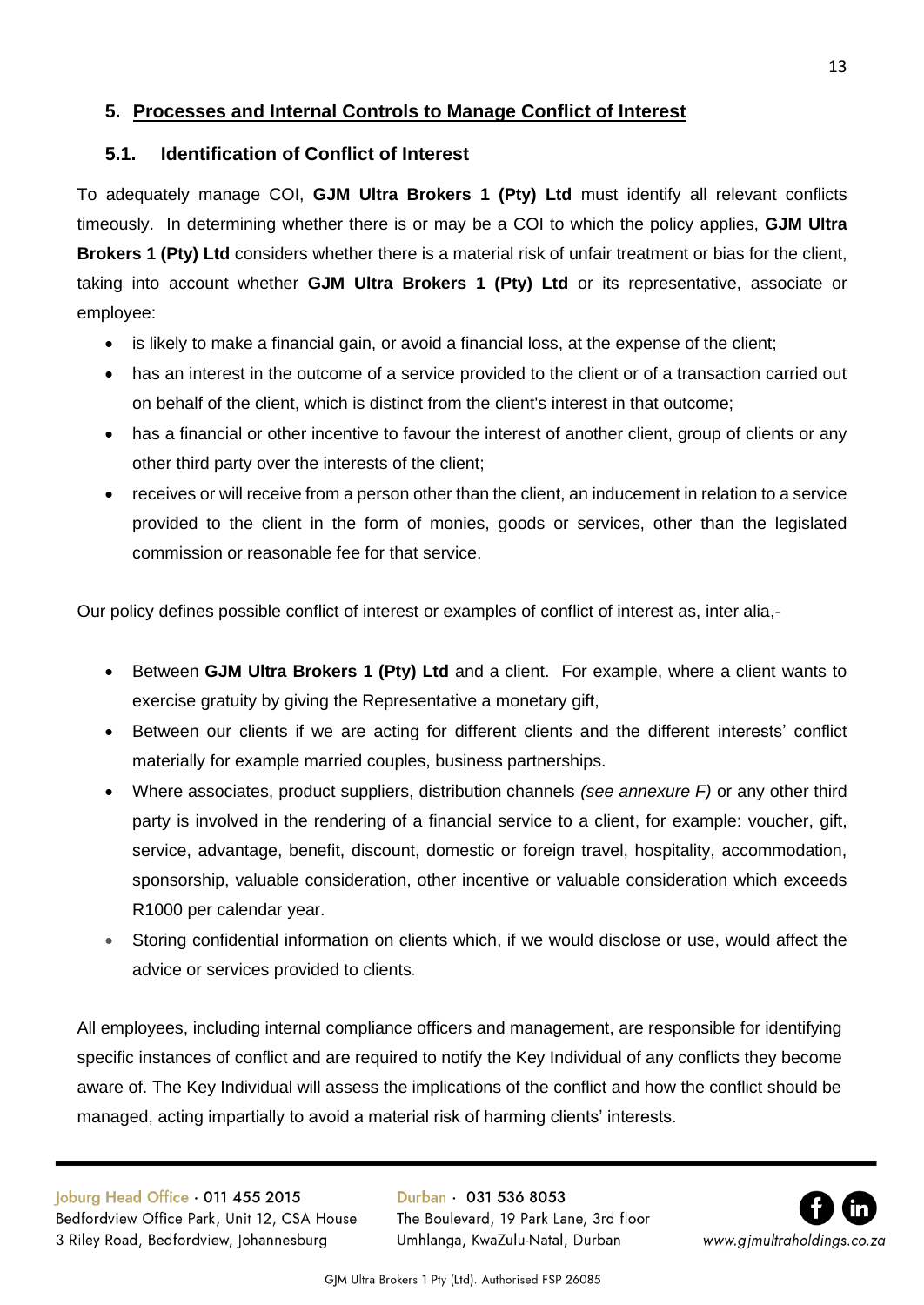# <span id="page-13-0"></span>**5.2. Measures for Avoidance and Mitigation of Conflict of Interest**

To ensure that **GJM Ultra Brokers 1 (Pty) Ltd** can identify, avoid and mitigate COI situations, **GJM Ultra Brokers 1 (Pty) Ltd** creates awareness and knowledge of applicable stipulations, through training and educational material. Where a COI situation cannot be avoided, these instances are recorded on the **GJM Ultra Brokers 1 (Pty) Ltd's** conflict of interest register.

**GJM Ultra Brokers 1 (Pty) Ltd** ensures the understanding and adoption of it's Conflict of Interest Policy and management measures by all employees, representatives and associates through training on the COI policy.

The Key Individual will assess each conflict, including whether the conflict is actual or perceived, what the value of the conflict or exposure is and the potential reputational risk. Compliance and management then agree on the controls that need to be put in place to manage the conflict. Once a conflict of interest has been identified it needs to be appropriately and adequately managed and disclosed, in line with the steps mentioned below.

# <span id="page-13-1"></span>**5.3. Measures for Mandatory Disclosure of Conflict of Interest**

Where there is no other way of managing a conflict, or where the measures in place do not sufficiently protect clients' interests, the conflict must be disclosed to allow clients to make an informed decision on whether to continue using our service in the situation concerned.

In all cases, where appropriate and where determinable, the monetary value of non-cash inducements will be disclosed to clients. The Key Individual will ensure transparency and manage conflict of interests. The client must be informed on the Conflict of Interest Policy and where they may access the policy.

# <span id="page-13-2"></span>**5.4. Ongoing Monitoring of Conflict of Interest Management**

Tanya Van Niekerk is in charge of supervision and monitoring of this policy and will regularly monitor and assess all related matters**. GJM Ultra Brokers 1 (Pty) Ltd** will conduct *ad hoc* checks on business transactions to ensure the policy has been complied with.

The Compliance Officer will include monitoring of the Conflict of Interest policy as part of his/her general monitoring duties and will report thereon in the annual compliance report.

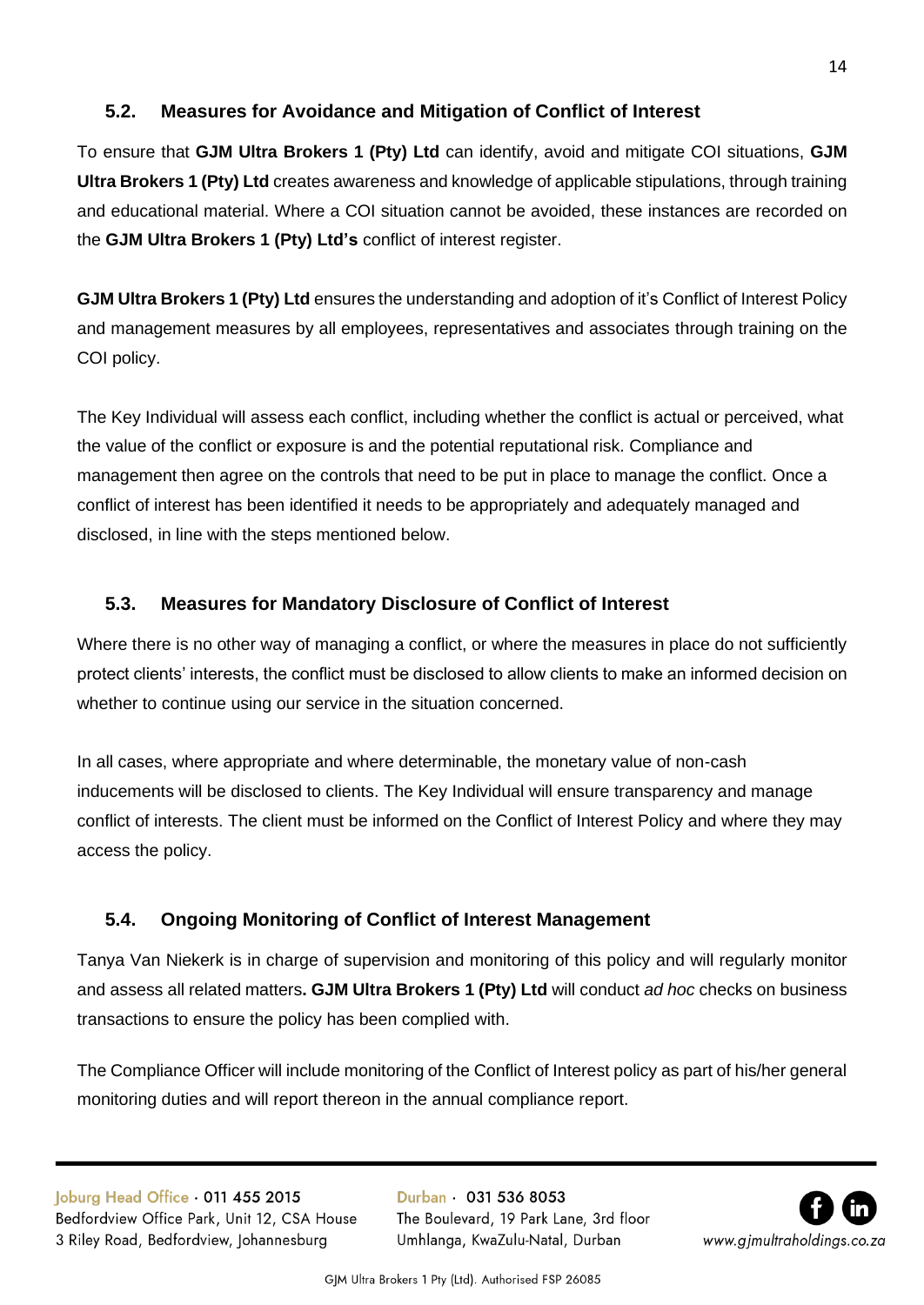This policy shall be reviewed annually and updated if applicable. The compliance function is outsourced to an external Compliance company with no shareholding in **GJM Ultra Brokers 1 (Pty) Ltd.** The Compliance practice functions objectively and sufficiently independently of **GJM Ultra Brokers 1 (Pty) Ltd** and monitors the process, procedures and policies that it has adopted to avoid conflicts of interest.

# <span id="page-14-0"></span>**5.5. Training and Staff**

Comprehensive training on the Conflict of Interest is provided to all employees and representatives as part of specific and/or general training on the FAIS Act and GCOC (General Code of Conduct).

Training will be incorporated as part of all new appointees' induction. Ongoing and refresher training on **GJM Ultra Brokers 1 (Pty) Ltd's** Conflict of Interest management processes and policy is provided on an annual basis.

# <span id="page-14-1"></span>**5.6. Registers**

With regard to existing third-party relationships, being the product suppliers listed in our Contact Stage Disclosure letter*,* we confirm that there are no circumstances which could lead to a potential conflict of interest*.* Should any conflicts arise with regard to any of these, prior to entering into any business transaction with you, we undertake to disclose these in the registers below.

All gifts, financial interest, immaterial financial interest and any other COI situations as outlined in this policy, must be recorded in **GJM Ultra Brokers 1 (Pty) Ltd's** COI register, attached as Annexure A.

# <span id="page-14-2"></span>**5.7. Consequences of Non-Compliance**

1. The FAIS Act provides for penalties in the event that a person is found guilty of contravening the Act, or of non-compliance with the provisions of the Act. The penalty for non-compliance of specific provisions of the Act, is an amount of up to R1 million or a period of imprisonment for up to 10 years. 2. The Registrar of FAIS is empowered to refer instances of non-compliance to an Enforcement Committee of the FSCA that may impose administrative penalties on offenders. 3. The FAIS Act also gives the Registrar the powers to revoke the license of a FSP.

Joburg Head Office · 011 455 2015 Bedfordview Office Park, Unit 12, CSA House 3 Riley Road, Bedfordview, Johannesburg

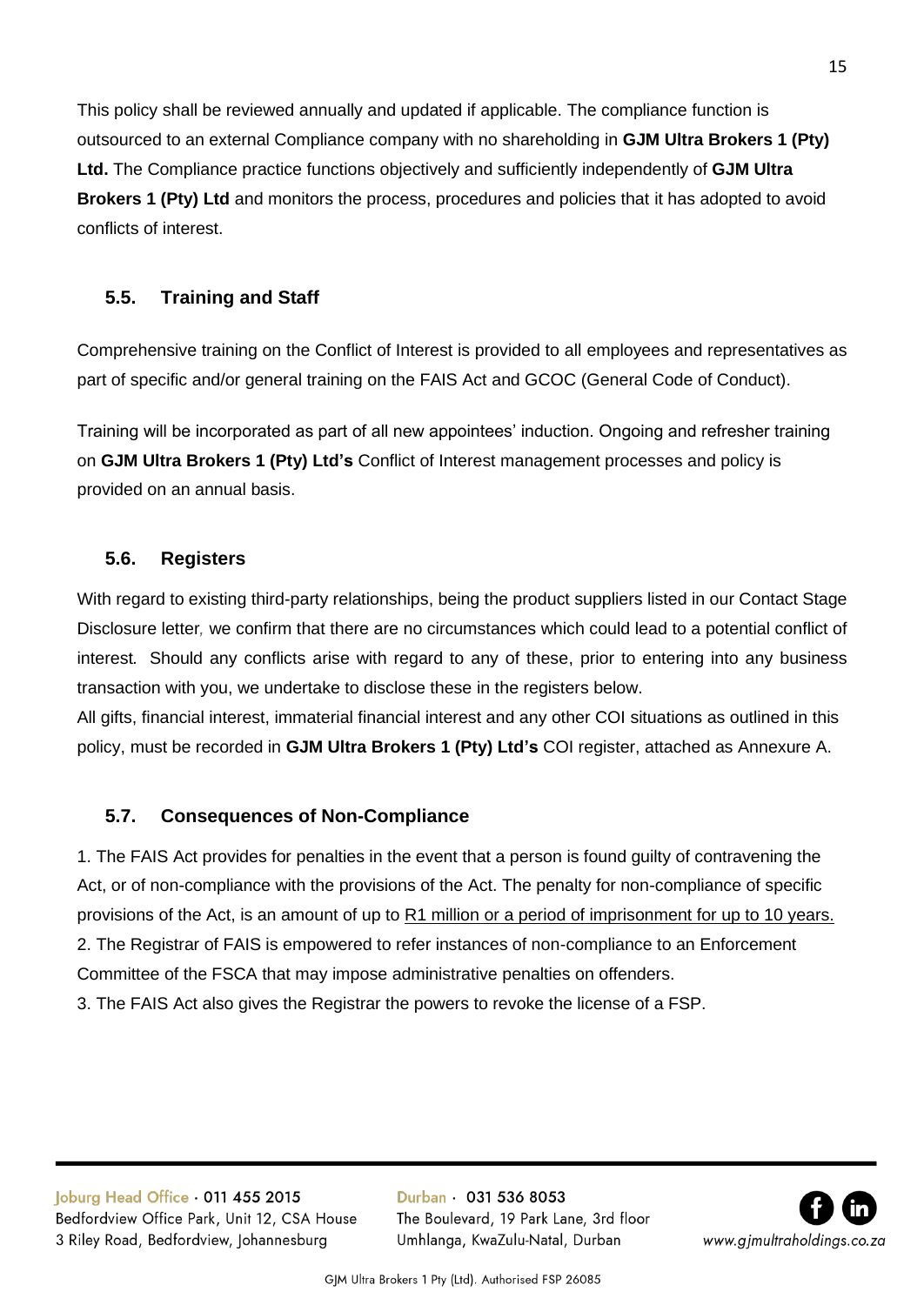# <span id="page-15-0"></span>**6. Remuneration Policy**

This section of the Policy specifies the type of and the basis on which a representative of **GJM Ultra Brokers 1 (Pty) Ltd** will qualify for a financial interest that it offers and motivates how that financial interest complies with the requirements of this policy.

Our remuneration policy is as follows:

**"**Remuneration within **GJM Ultra Brokers 1 (Pty) Ltd** is aligned to corporate strategy and in adherence to principles of good corporate governance, as depicted in "best practice" and regulatory frameworks (e.g. King IV) and with the requirements of the Companies Act (2008).

The remuneration policy of **GJM Ultra Brokers 1 (Pty) Ltd** is to promote/support positive outcomes across the economic and social context in which the company operates and to promote and ethical culture and responsible corporate citizenship.

The company's remuneration philosophy is to recruit, motivate, reward and retain employees who believe in, and live by, our culture and values. We are creating a working environment that motivates high performance so that all employees can positively contribute to the strategy, vision, goals and values of the business.

# <span id="page-15-1"></span>**Principles**

The remuneration policy is informed by the following principles, which are aligned with the concept of Total Remuneration for staff.

Total Remuneration includes the components of:

- 1. Commission
- 2. Asset based fees
- 3. Guaranteed pay and benefits
- 4. Performance-variable pay (short term incentives). With an appropriate 'pay mix' designed to achieve a balanced focus on achievable organisational goals and personal objectives in each case

## The two guiding principles are as follows:

- Commission remuneration packages are aligned to our performances-orientated philosophy.
- Short-term incentives reward high-performing employees for their performance contribution to the group, divisional cluster and division in which they work. Key team / individual performance metrics are based on scorecard of economic, social and environmental targets.

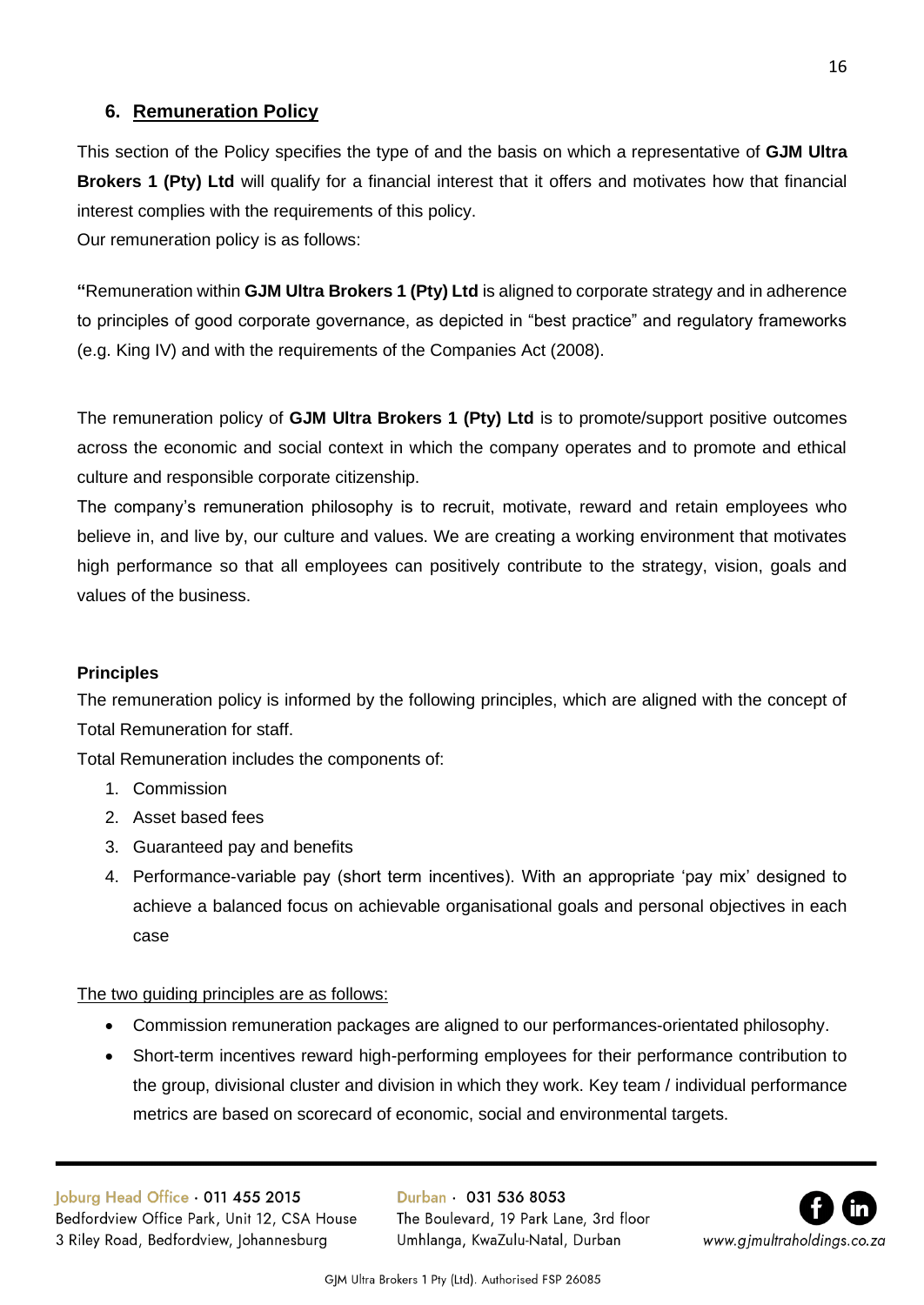## <span id="page-16-0"></span>**Remuneration Structure**

The remuneration structure is made up of the three components of Total Remuneration:

- Commission and asset based fees: mostly structured for representatives in the business that gives advice and intermediary services.
- Total Guaranteed Package (TGP): incorporating basic pay, vehicle allowance, provident fund (superannuation), medical aid, leave and various other allowances (where applicable).
- Short-Term Incentives (STIs): performance-based bonuses that are dependent on company and individual performances during the particular financial year.**"**

**GJM Ultra Brokers 1 (Pty) Ltd** carries out regular inspections on all commissions, remuneration, fees and financial interests proposed or received in order to avoid non-compliance.

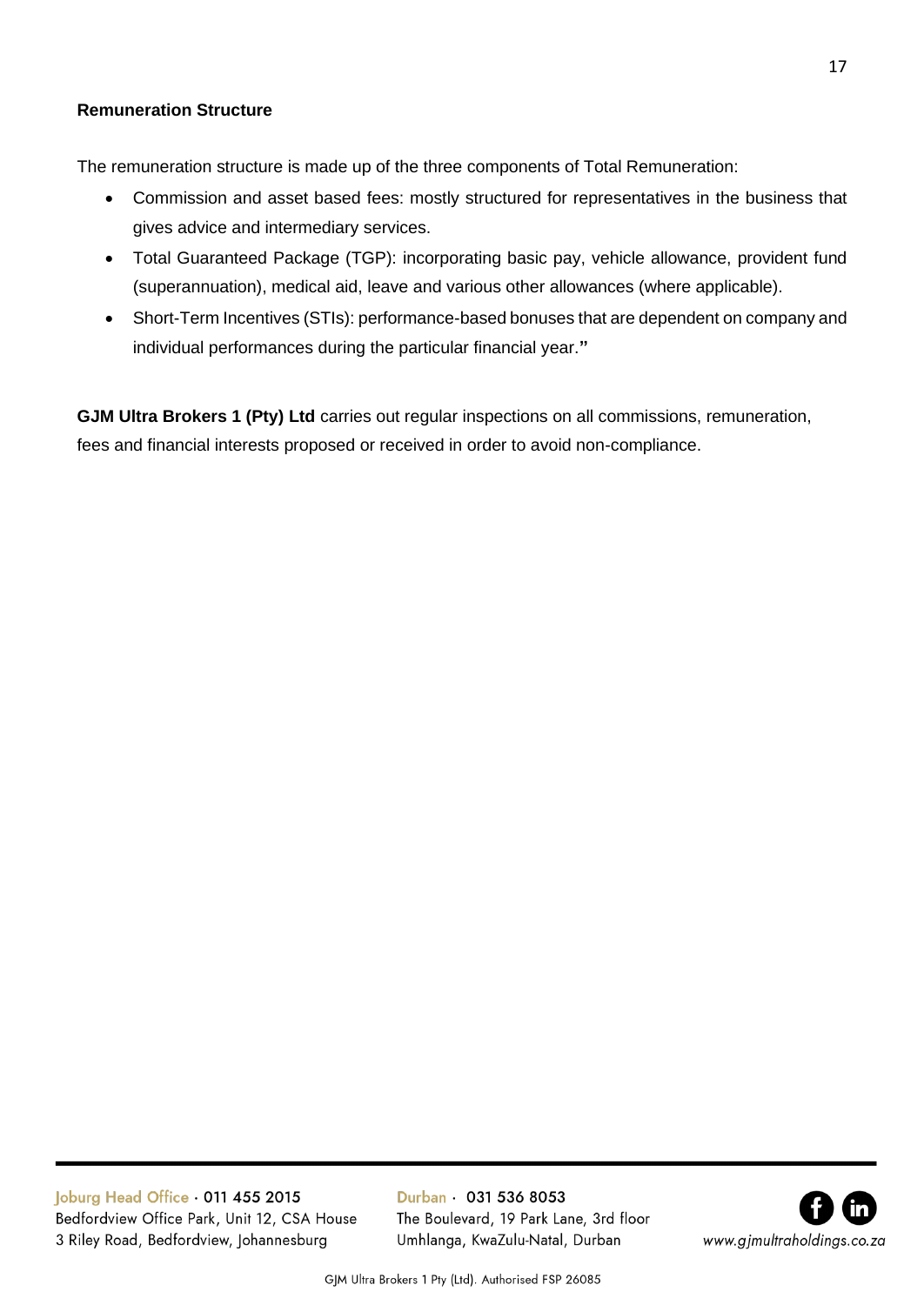## **7. Annexures**

## **Annexure A – Conflict of Interest Register**

| <b>Type</b>     | <b>Date</b><br><b>Received</b> | From | To | Reason | Value | Approved? | Approver | Sign |
|-----------------|--------------------------------|------|----|--------|-------|-----------|----------|------|
| Choose an item. |                                |      |    |        |       | Yes/No    |          |      |
| Choose an item. |                                |      |    |        |       | Yes/No    |          |      |
| Choose an item. |                                |      |    |        |       | Yes/No    |          |      |
| Choose an item. |                                |      |    |        |       | Yes/No    |          |      |
| Choose an item. |                                |      |    |        |       | Yes/No    |          |      |
| Choose an item. |                                |      |    |        |       | Yes/No    |          |      |
| Choose an item. |                                |      |    |        |       | Yes/No    |          |      |
| Choose an item. |                                |      |    |        |       | Yes/No    |          |      |

<span id="page-17-1"></span><span id="page-17-0"></span>We take pride therein that our advice is objective and free of external influence, but wish to disclose to you, our valued client, that we have received the following financial interests and wish to disclose the value and the reason for receiving the financial interests.

Joburg Head Office 011 455 2015 Bedfordview Office Park, Unit 12, CSA House 3 Riley Road, Bedfordview, Johannesburg

Durban · 031 536 8053 The Boulevard, 19 Park Lane, 3rd floor Umhlanga, KwaZulu-Natal, Durban



GJM Ultra Brokers 1 Pty (Ltd). Authorised FSP 26085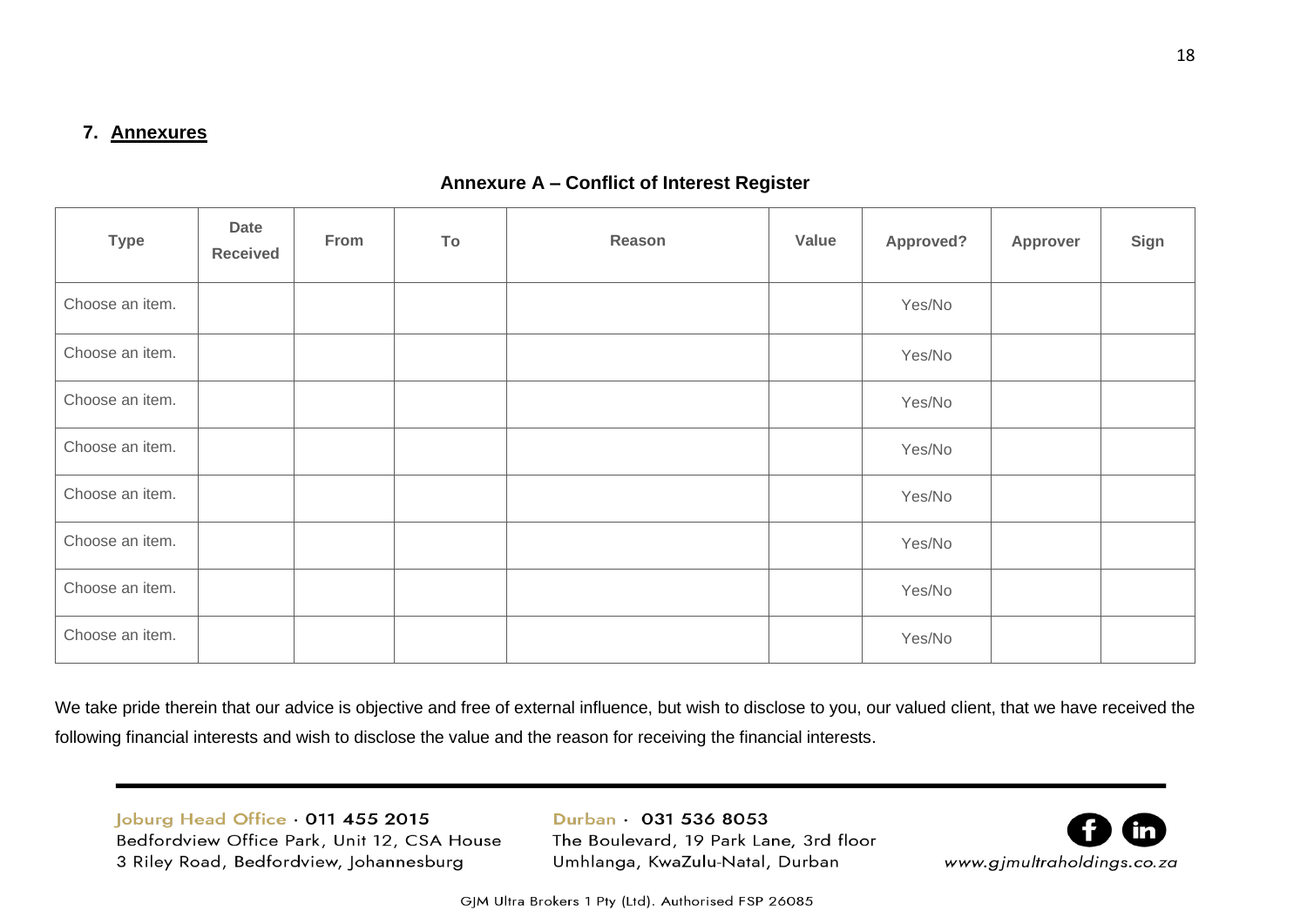<span id="page-18-0"></span>

| <b>Date</b> | Version | Detail of change or amendment | Person | <b>Signature</b> |
|-------------|---------|-------------------------------|--------|------------------|
|             |         |                               |        |                  |
|             |         |                               |        |                  |
|             |         |                               |        |                  |
|             |         |                               |        |                  |
|             |         |                               |        |                  |
|             |         |                               |        |                  |
|             |         |                               |        |                  |
|             |         |                               |        |                  |
|             |         |                               |        |                  |
|             |         |                               |        |                  |
|             |         |                               |        |                  |
|             |         |                               |        |                  |
|             |         |                               |        |                  |
|             |         |                               |        |                  |
|             |         |                               |        |                  |
|             |         |                               |        |                  |
|             |         |                               |        |                  |
|             |         |                               |        |                  |
|             |         |                               |        |                  |
|             |         |                               |        |                  |
|             |         |                               |        |                  |
|             |         |                               |        |                  |

# **Annexure B – Policy Adoption and Version Control**

*Policy Owner: Tanya Van Niekerk*

Joburg Head Office . 011 455 2015 Bedfordview Office Park, Unit 12, CSA House 3 Riley Road, Bedfordview, Johannesburg

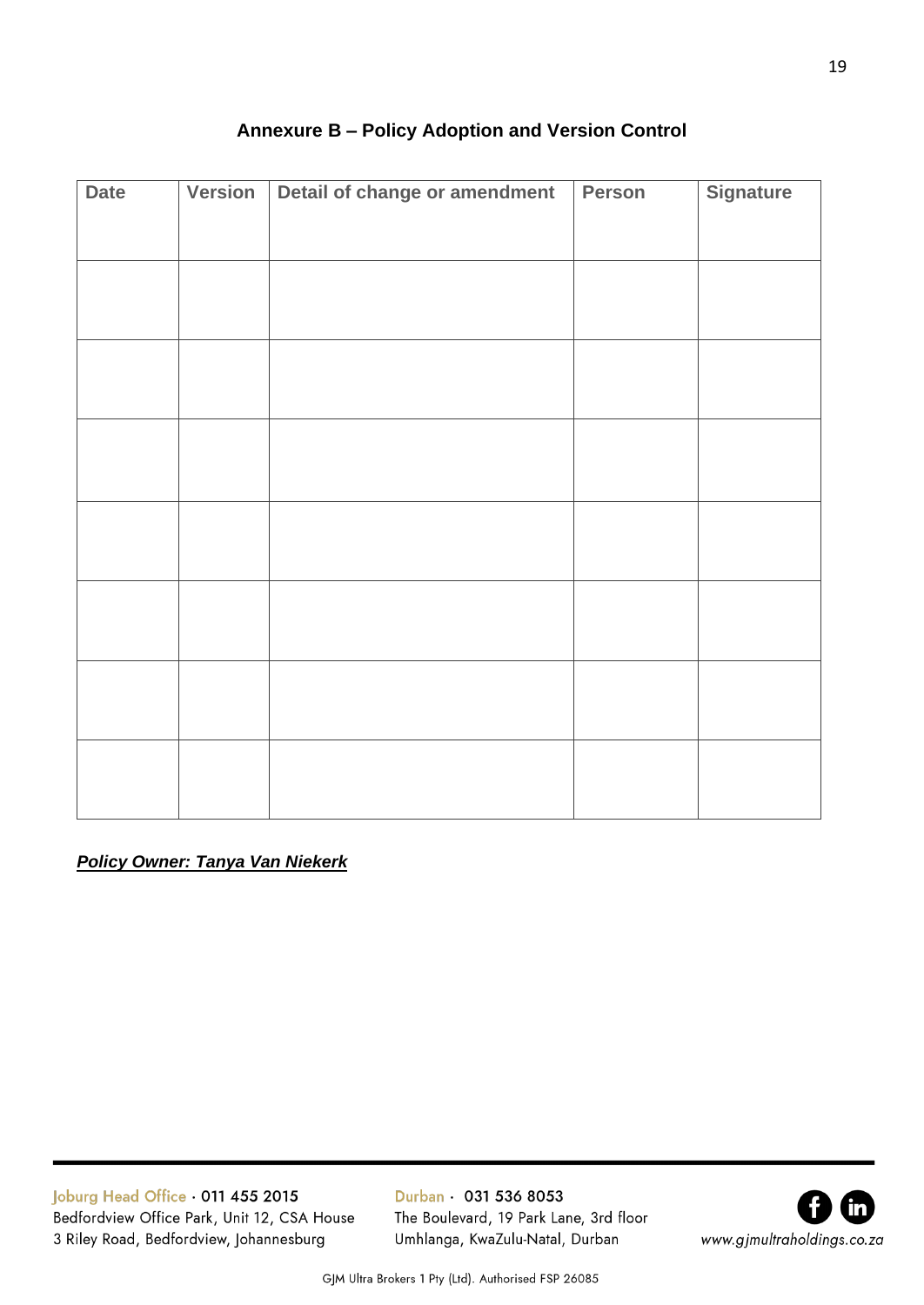# **Annexure C – Financial Interest Received**

# **Financial Interest Received**

<span id="page-19-0"></span>Any cash, cash equivalent, voucher, gift, service, advantage, benefit, discount, domestic or foreign travel, hospitality, accommodation, sponsorship, valuable consideration, other incentive or valuable consideration (exceeding R1000 per annum) other than –

- a) An ownership interest;
- b) Training, that is not exclusively available to a selected group of providers or

representatives, on –

- i. Products and legal matters relating to those products;
- ii. General financial and industry information;
- iii. Specialised technological systems of a third party necessary for the rendering of a financial service, but excluding travel and accommodation associated with that training.

| <b>Description</b> | <b>Date Received</b> | From | Reason | <b>Value</b> |
|--------------------|----------------------|------|--------|--------------|
|                    |                      |      |        |              |
|                    |                      |      |        |              |
|                    |                      |      |        |              |
|                    |                      |      |        |              |
|                    |                      |      |        |              |
|                    |                      |      |        |              |
|                    |                      |      |        |              |
|                    |                      |      |        |              |
|                    |                      |      |        |              |

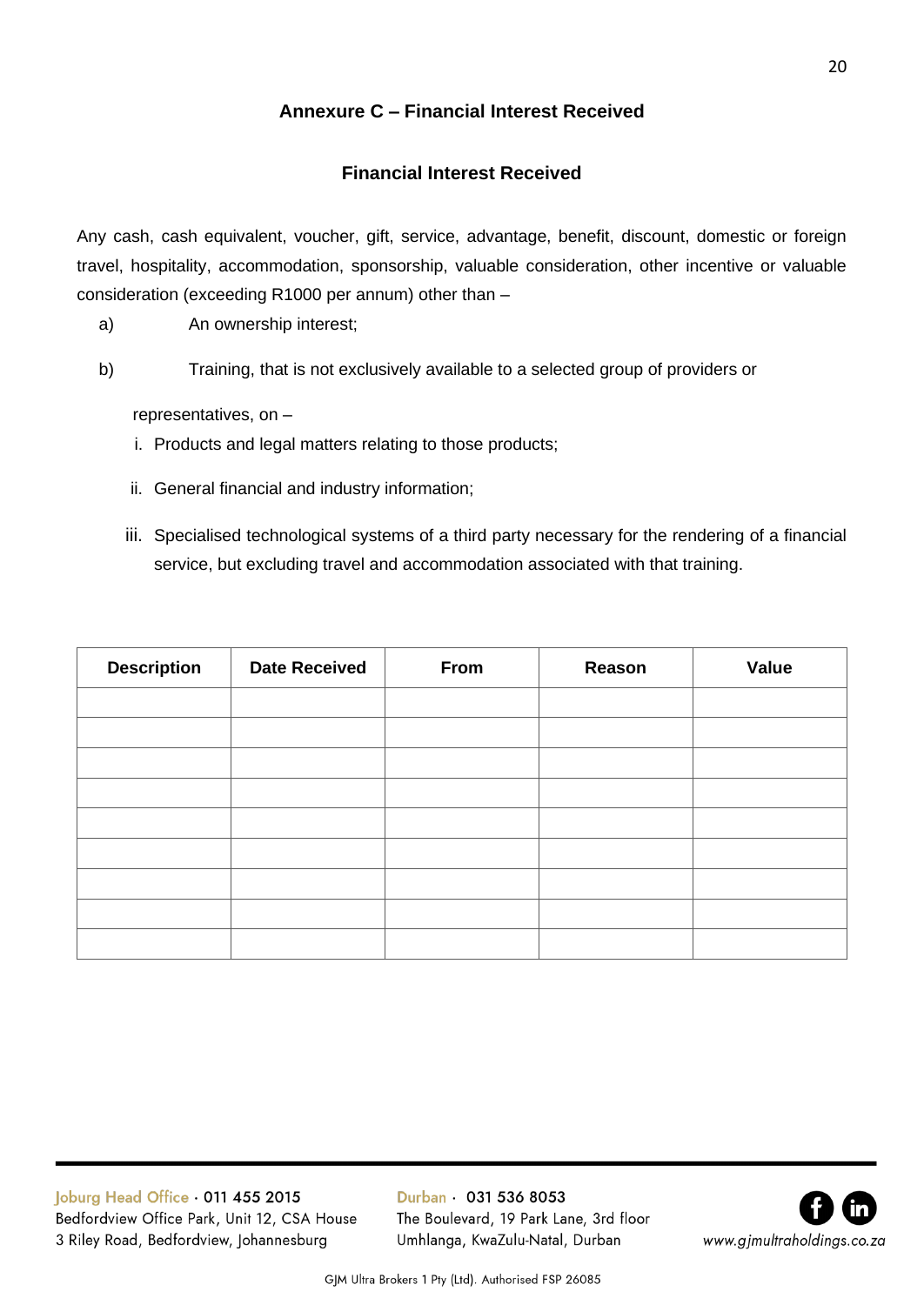# **Annexure D – Business Relationship / Association**

# **Business Relationship / Association**

<span id="page-20-0"></span>List the different product suppliers, outsource agreements and referral agreements you have with each company, and any associate in relation to a person

| Company | <b>Nature of</b><br><b>Relationship/</b><br>Association | <b>Status</b> | <b>Benefits</b> |
|---------|---------------------------------------------------------|---------------|-----------------|
|         |                                                         |               |                 |
|         |                                                         |               |                 |
|         |                                                         |               |                 |
|         |                                                         |               |                 |
|         |                                                         |               |                 |
|         |                                                         |               |                 |
|         |                                                         |               |                 |
|         |                                                         |               |                 |
|         |                                                         |               |                 |
|         |                                                         |               |                 |
|         |                                                         |               |                 |

Joburg Head Office . 011 455 2015 Bedfordview Office Park, Unit 12, CSA House 3 Riley Road, Bedfordview, Johannesburg

Durban · 031 536 8053 The Boulevard, 19 Park Lane, 3rd floor Umhlanga, KwaZulu-Natal, Durban



GJM Ultra Brokers 1 Pty (Ltd). Authorised FSP 26085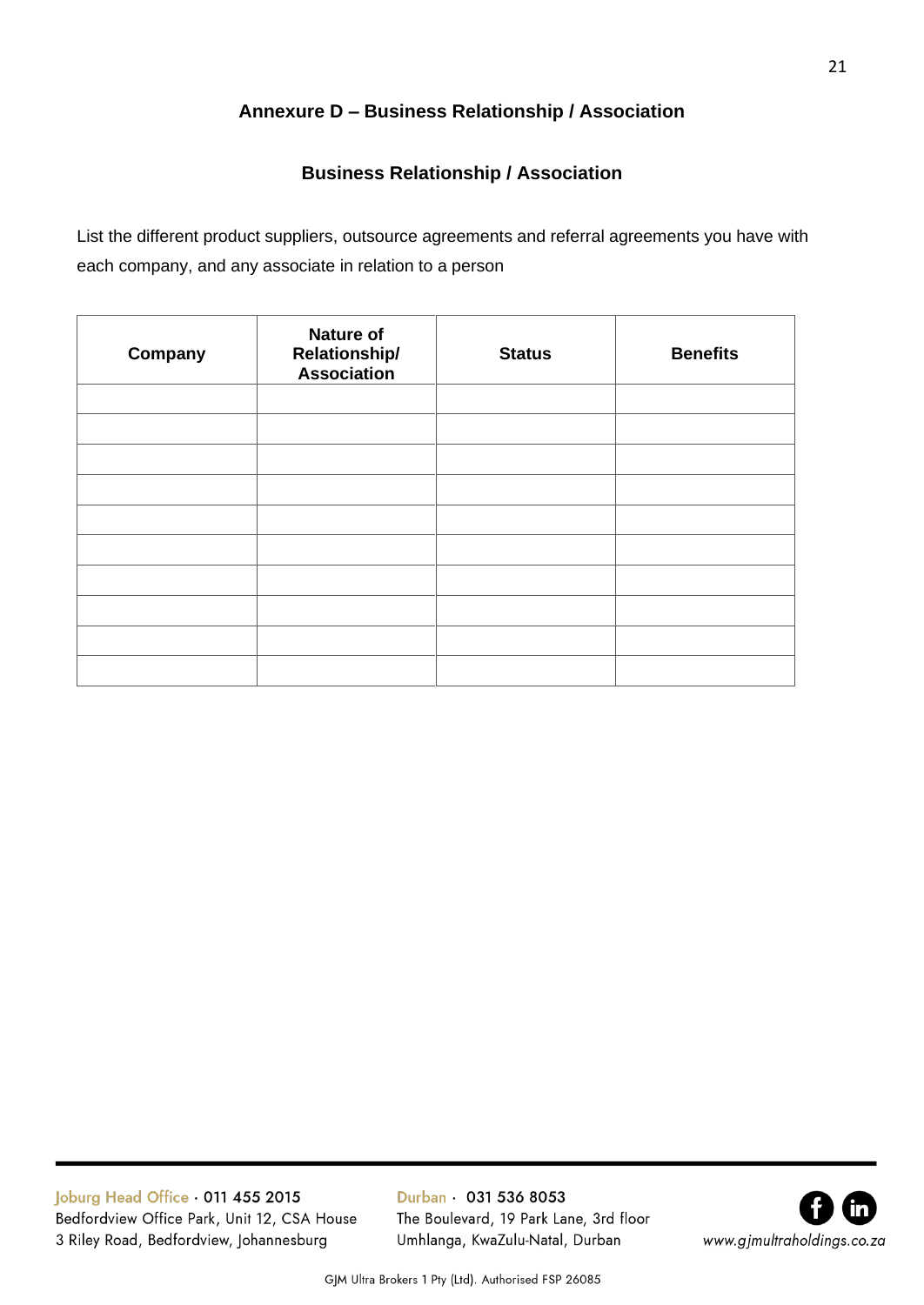# **Annexure E – Ownership Interest**

## **Ownership Interest**

<span id="page-21-0"></span>Any equity or proprietary interest, for which fair value was paid by the owner at the time of acquisition, other than equity or a proprietary interest held as an approved nominee on behalf of another person. This includes any dividend, profit share or similar benefit derived from that equity or ownership interest.

| <b>Company Name</b> | <b>Percentage Ownership</b> | <b>Date Obtained</b> |
|---------------------|-----------------------------|----------------------|
|                     |                             |                      |
|                     |                             |                      |
|                     |                             |                      |
|                     |                             |                      |
|                     |                             |                      |
|                     |                             |                      |

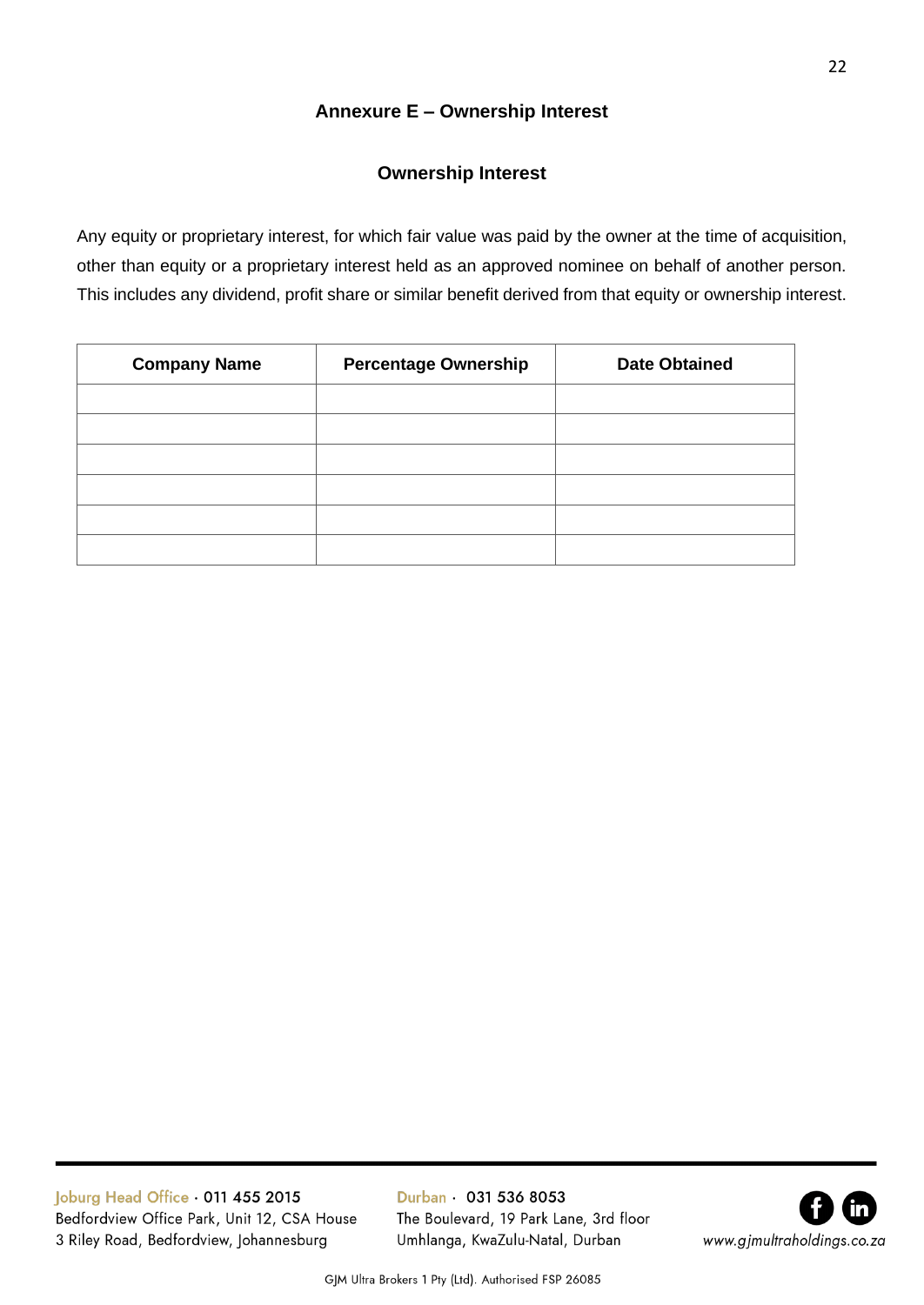# **Annexure F – Additional Definitions**

## <span id="page-22-0"></span>**Associate**

(a) In relation to a natural person, means–

- (i) a person who is recognised in law or the tenets of religion as the spouse, life partner or civil union partner of that person;
- (ii) a child of that person, including a stepchild, adopted child and a child born out of wedlock;
- (iii) a parent or stepparent of that person;
- (iv) a person in respect of which that person is recognised in law or appointed by a Court as the person legally responsible for managing the affairs of or meeting the daily care needs of the first mentioned person;
- (v) a person who is the spouse, life partner or civil union partner of a person referred to in subparagraphs (ii) to (iv);
- (vi) a person who is in a commercial partnership with that person;
- (b) in relation to a juristic person–
	- (i) which is a company, means any subsidiary or holding company of that company, any other subsidiary of that holding company and any other company of which that holding company is a subsidiary;
	- (ii) which is a close corporation registered under the Close Corporations Act, 1984 (Act No. 69 of 1984), means any member thereof as defined in section 1 of that Act;
	- (iii) which is not a company or a close corporation as referred to in subparagraphs (i) or (ii), means another juristic person which would have been a subsidiary or holding company of the first-mentioned juristic person–

(aa) had such first-mentioned juristic person been a company; or

(bb) in the case where that other juristic person, too, is not a company, had both the firstmentioned juristic person and that other juristic person been a company;

- (iv) means any person in accordance with whose directions or instructions the board of directors of or, in the case where such juristic person is not a company, the governing body of such juristic person is accustomed to act;
- (c) in relation to any person–
	- (i) means any juristic person of which the board of directors or, in the case where such juristic person is not a company, of which the governing body is accustomed to act in accordance with the directions or instructions of the person first-mentioned in this paragraph;
	- (ii) includes any trust controlled or administered by that person.

Joburg Head Office . 011 455 2015 Bedfordview Office Park, Unit 12, CSA House 3 Riley Road, Bedfordview, Johannesburg

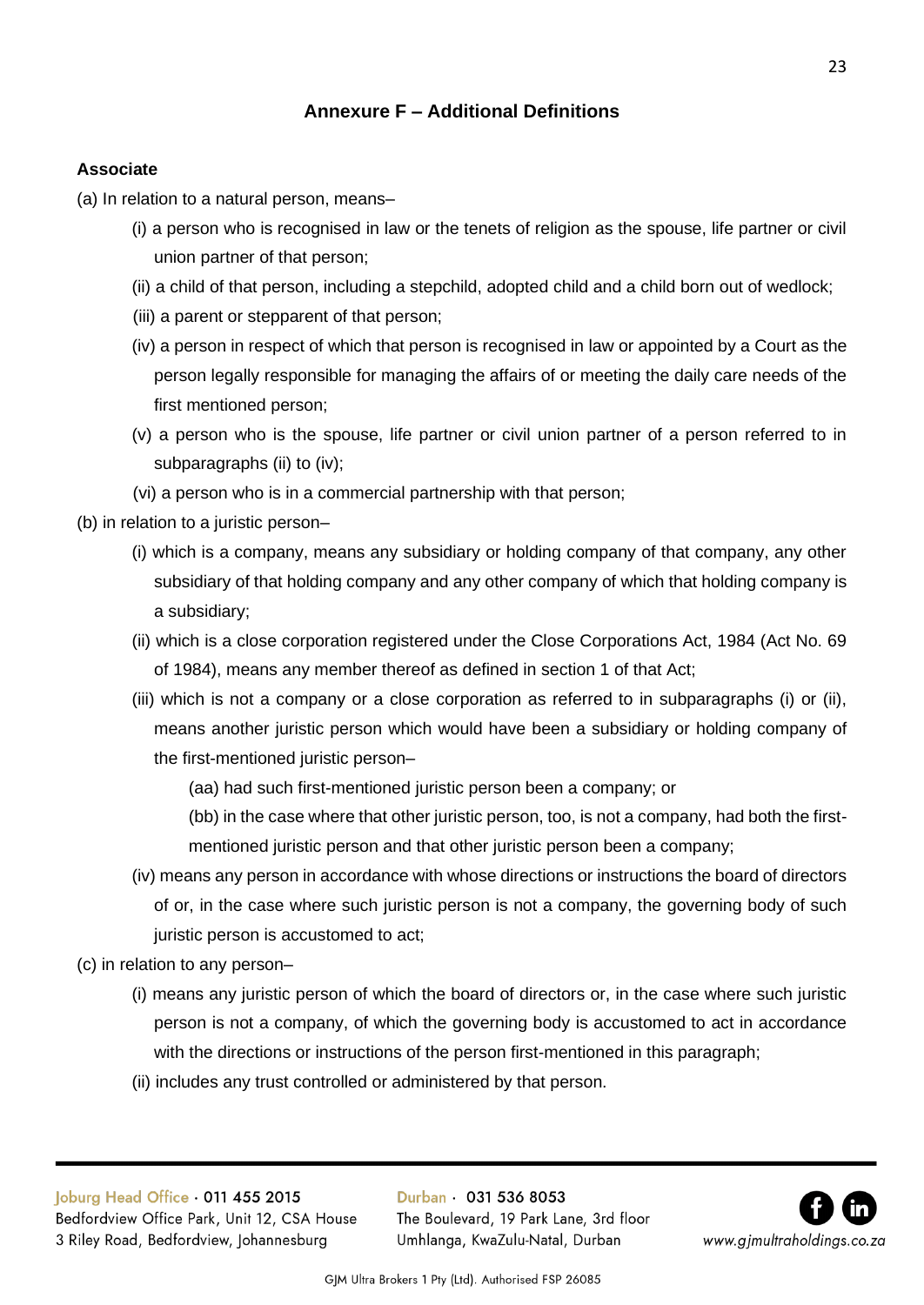## **Fair Value**

Has the meaning assigned to it in the financial reporting standards adopted or issued under the Companies Act, 61 of 1973.

## **FSC**

Means the Financial Sector Code published in terms of section 9(1) of the Broad-Based Black Economic Empowerment Act, (Act 53 of 2003), as amended from time to time

## **Distribution channel** means

- a) Any arrangement between a product supplier or any of its associates and one or more providers or any of its associates in terms of which arrangement any support or service is provided to the provider or providers in rendering a financial service to a client.
- b) Any arrangement between two or more providers or any of their associates, which arrangement facilitates, supports or enhances a relationship between the provider or providers and a product supplier.
- c) Any arrangement between two or more product suppliers or any of their associates, which arrangement facilitates, supports or enhances a relationship between a provider or providers and a product supplier.

## **New Entrant**

Is a person who has never been authorised as a financial services provider or appointed as a representative by any FSP.

## **No-claim bonus** means

Any benefit that is directly or indirectly provided or made available to a client by a product supplier in the event that the client does not claim or does not make a certain claim under a financial product within a specified period of time.

## **Measured Entity**

Has the meaning assigned to it in the FSC insofar it relates to a qualifying enterprise development contribution.

# **Qualifying Beneficiary Entity**

Has the meaning contemplated in the FSC insofar as it relates to a qualifying enterprise development contribution